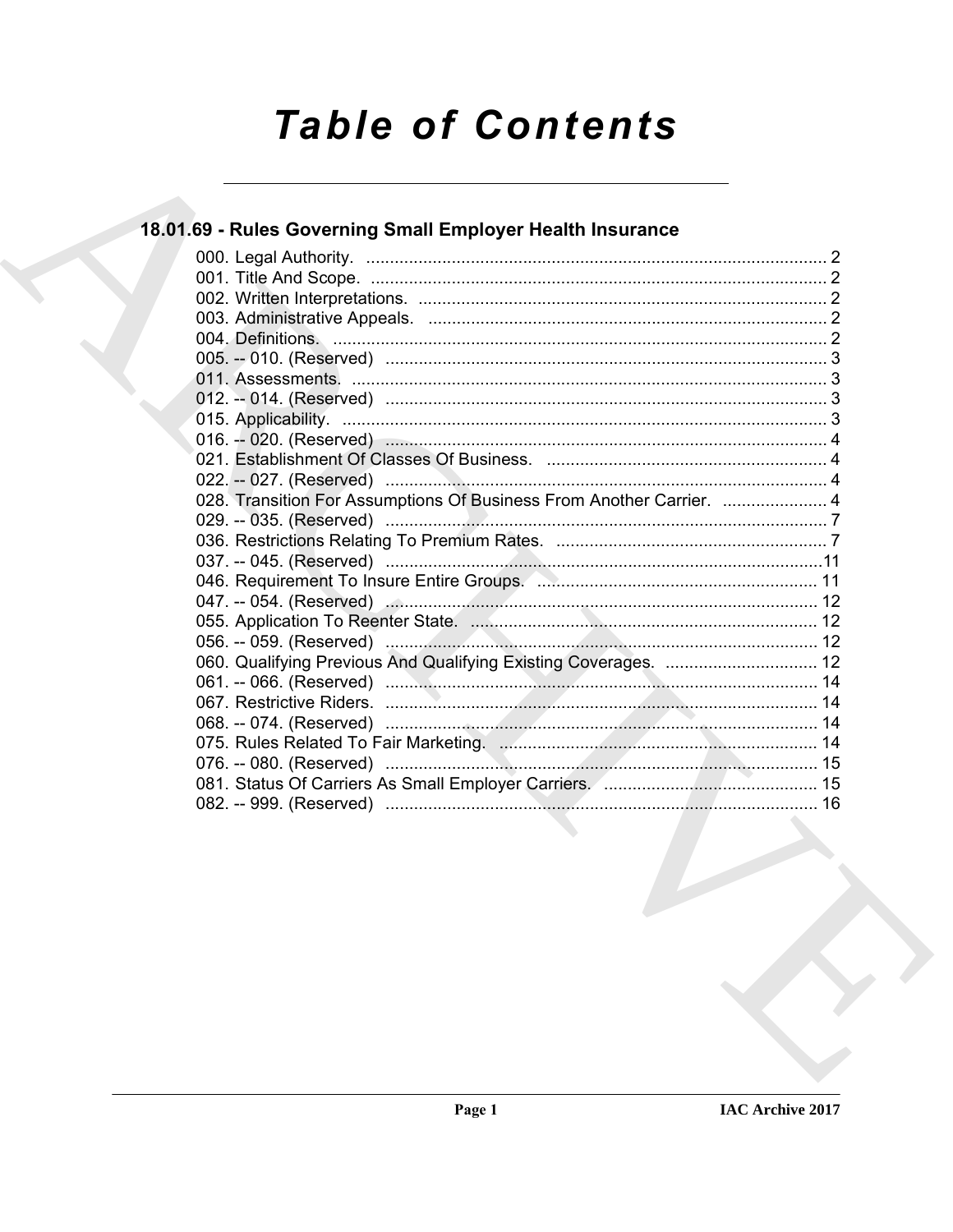#### **IDAPA 18 TITLE 01 CHAPTER 69**

# **18.01.69 - RULES GOVERNING SMALL EMPLOYER HEALTH INSURANCE**

#### <span id="page-1-1"></span><span id="page-1-0"></span>**000. LEGAL AUTHORITY.**

This rule is promulgated and adopted pursuant to the authority vested in the Director under Title 41, Chapters 2 and 47, Idaho Code. (1-25-95)

### <span id="page-1-2"></span>**001. TITLE AND SCOPE.**

**01. Title**. These rules shall be cited in full as Idaho Department of Insurance Rules, IDAPA 18.01.69, "Rules Governing Small Employer Health Insurance." (1-25-95)

**02. Scope**. The Act and this rule are intended to promote broader spreading of risk in the small employer marketplace. The Act and rule are intended to regulate all health benefit plans sold to small employers, whether sold directly or through associations or other groupings of small employers. Carriers that provide health benefit plans to small employers are intended to be subject to all of the provisions of the Act and this rule. (1-25-95)

### <span id="page-1-3"></span>**002. WRITTEN INTERPRETATIONS.**

**ERACTES GOVERNING SIMALL EMPLOYER HEALTH INSURANCE<br>
THE LACK ATTICULATION PY-<br>
THE LACK ATTICULATION PY-<br>
THE LACK SCOPE IS USED AND INSURATE SERVE TO THE LACK SCOPE IS USED AND INSURATE CHARGED THE LAND SCOPE.<br>
THE LAND** In accordance with Section 67-5201(19)(b)(iv), Idaho Code, this agency may have written statements which pertain to the interpretation of the rules of the chapter, or to the documentation of compliance with the rules of this chapter. These documents will be available for public inspection and copying at cost in the main office and each regional or district office of this agency. district office of this agency.

#### <span id="page-1-4"></span>**003. ADMINISTRATIVE APPEALS.**

All contested cases shall be governed by the provisions of Chapter 2, Title 41, Idaho Code, Chapter 52, Title 67, Idaho Code, and IDAPA 04.11.01. "Idaho Rules of Administrative Procedure of the Attorney General." (3-15-02) Idaho Code, and IDAPA 04.11.01, "Idaho Rules of Administrative Procedure of the Attorney General."

### <span id="page-1-6"></span><span id="page-1-5"></span>**004. DEFINITIONS.**

As used in this rule: (1-25-95)

<span id="page-1-7"></span>**01. Associate Member**. Associate Member of an employee organization means any individual who participates in an employee benefit plan (as defined in 29 U.S.C. Section 1002(1)) that is a multi-employer plan (as defined in 29 U.S.C. Section 1002(37A)), other than the following: (1-25-95) defined in 29 U.S.C. Section  $1002(37A)$ , other than the following:

**a.** An individual (or the beneficiary of such individual) who is employed by a participating employer within a bargaining unit covered by at least one (1) of the collective bargaining agreements under or pursuant to which the employee benefit plan is established or maintained; or (1-25-95) which the employee benefit plan is established or maintained; or

**b.** An individual who is a present or former employee (or a beneficiary of such employee) of the sponsoring employee organization, of an employer who is or was a party to at least one (1) of the collective bargaining agreements under or pursuant to which the employee benefit plan is established or maintained, or of the employee benefit plan (or of a related plan). employee benefit plan (or of a related plan).

<span id="page-1-8"></span>**02.** Geographic Area. Geographic areas are limited to no more than six (6) designated areas, with no g smaller than a county. (7-1-98) area being smaller than a county.

<span id="page-1-9"></span>**03.** New Entrant. New Entrant means an eligible employee, or the dependent of an eligible employee, ones part of an employee group after the initial period for enrollment in a health benefit plan. (1-25-95) who becomes part of an employer group after the initial period for enrollment in a health benefit plan.

**04. Risk Characteristic**. Risk Characteristic means the health status, claims experience, duration of coverage, or any similar characteristic related to the health status or claims experience of a small employer group or of any member of a small employer group. Such characteristics can include family composition, group size, industry. (7-1-98)

<span id="page-1-11"></span><span id="page-1-10"></span>**05. Risk Load**. Risk Load means the percentage above the applicable base premium rate that is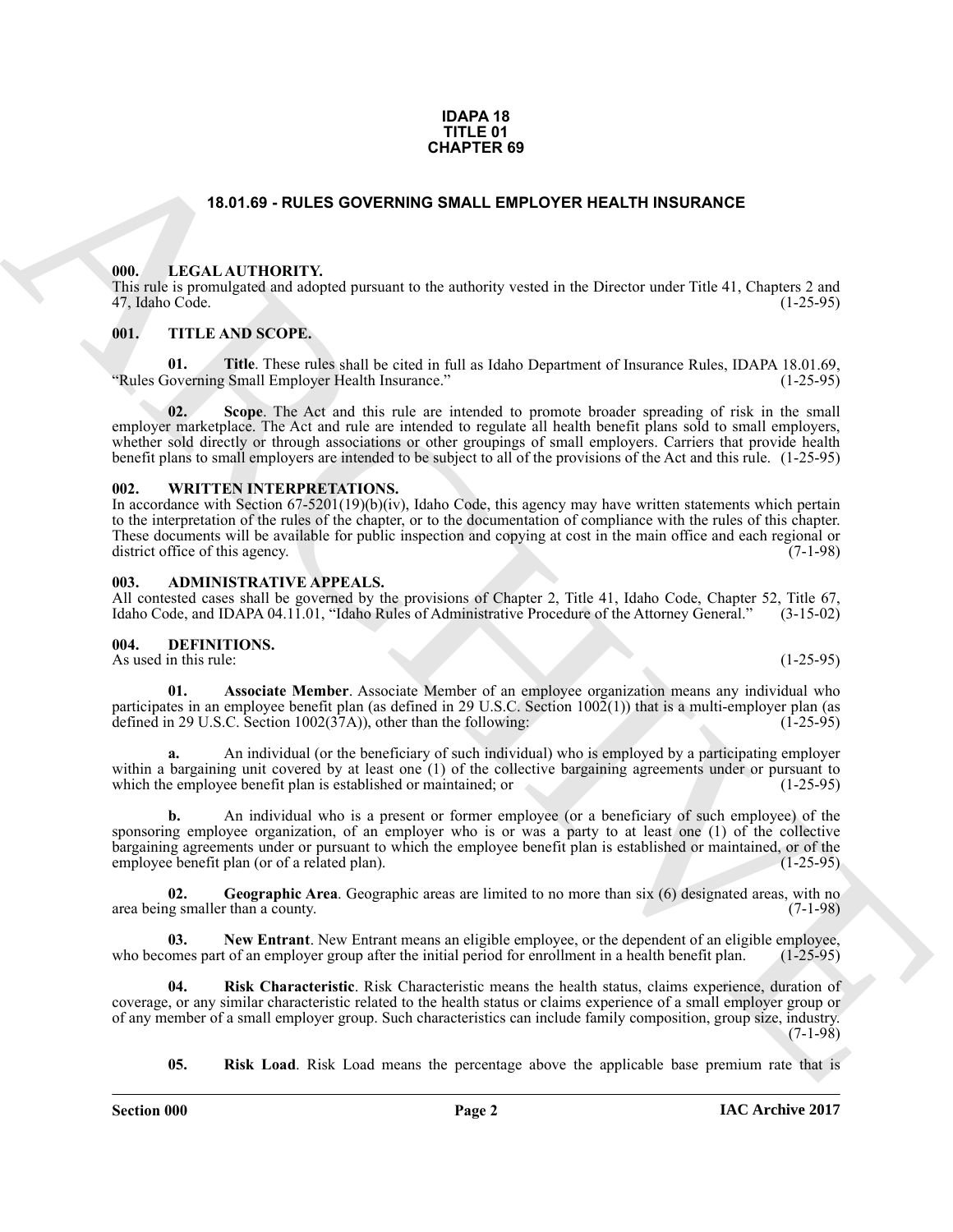charged by a small employer carrier to the rates of the small employer group, to reflect the risk characteristics of the small employer group.

# <span id="page-2-0"></span>**005. -- 010. (RESERVED)**

## <span id="page-2-10"></span><span id="page-2-1"></span>**011. ASSESSMENTS.**

Annual Assessment To Fund Losses. The Board shall, prior to March 1st of each year determine and file with the Director an estimate of the assessments needed to fund the losses incurred by the Idaho Small Employer Reinsurance Program in the previous calendar year. This interim assessment shall be based on the assessment formula set forth in Section 41-4711(12)(c), Idaho Code. Initial or interim assessments paid will be credited to each carrier's account when the amounts needed to fund losses and pay program expenses are known. (3-15-02)

# <span id="page-2-2"></span>**012. -- 014. (RESERVED)**

# <span id="page-2-3"></span>**015. APPLICABILITY.**

<span id="page-2-5"></span><span id="page-2-4"></span>**01. Applicability**. This rule shall apply to any health benefit plan provided on a group basis, which:  $(4-5-00)$ 

**a.** Meets one (1) or more of the conditions set forth in Sections 41-4704(1) through 41-4704(4), Idaho (1-25-95) Code; (1-25-95)

**b.** Offers coverage to two (2) or more eligible employees of a small employer located in this state, egard to whether the policy or certificate was issued in this state; and,  $(3-15-02)$ without regard to whether the policy or certificate was issued in this state; and,

<span id="page-2-7"></span>**c.** Is in effect on or after the effective date of the Act. (1-25-95)

**02. Group Policy or Trust Arrangement**. The provisions of the Act and this rule shall apply to a health benefit plan provided to a small employer or to the eligible employees of a small employer without regard to whether the health benefit plan is offered under or provided through a group policy or trust arrangement of any size sponsored by an association or discretionary group unless such health benefit plan(s) are subject to Title 41, Chapter 52, Idaho Code.  $(4-5-00)$  $52$ , Idaho Code.

<span id="page-2-8"></span>**03. Group Policy or Trust Arrangement**. The provisions of the Act and this rule shall apply to a health benefit plan provided to a small employer or to the eligible employees of a small employer without regard to whether the health benefit plan is offered under or provided through a group policy or trust arrangement of any size sponsored by an association or discretionary group. (1-25-95)

**Proposition of Protoconoon Constraint Constraint Constraint Constraint Constraint Constraint Constraint Constraint Constraint Constraint Constraint Constraint Constraint Constraint Constraint Constraint Constraint Constr 04. Subsequent Employment of More Than Fifty Eligible Employees**. If a small employer is issued a health benefit plan under the terms of the Act, the provisions of the Act and this rule shall continue to apply to the health benefit plan in the case that the small employer subsequently employs more than fifty (50) eligible employees. A carrier providing coverage to such an employer shall, within sixty (60) days of becoming aware that the employer has more than fifty (50) eligible employees but no later than the anniversary date of the employer's health benefit plan, notify the employer that the protections provided under the Act and this rule shall cease to apply to the employer if such employer fails to renew its current health benefit plan or elects to enroll in a different health benefit plan.

 $(7-1-98)$ 

<span id="page-2-6"></span>**Employer Subsequently Becomes a Small Employer**. If a health benefit plan is issued to an employer that is not a small employer as defined in the Act, but subsequently the employer becomes a small employer (due to the loss or change of work status of one or more employees), the terms of the Act shall not apply to the health benefit plan. The carrier providing a health benefit plan to such an employer shall not become a small employer carrier under the terms of the Act solely because the carrier continues to provide coverage under the health benefit plan to the employer. (1-25-95) plan to the employer.

<span id="page-2-9"></span>**06. Time Period for Notification of Options to Employer**. A carrier providing coverage to an employer described in Subsection 015.05 shall, within sixty (60) days of becoming aware that the employer has fifty (50) or fewer eligible employees, notify the employer of the options and protections available to the employer under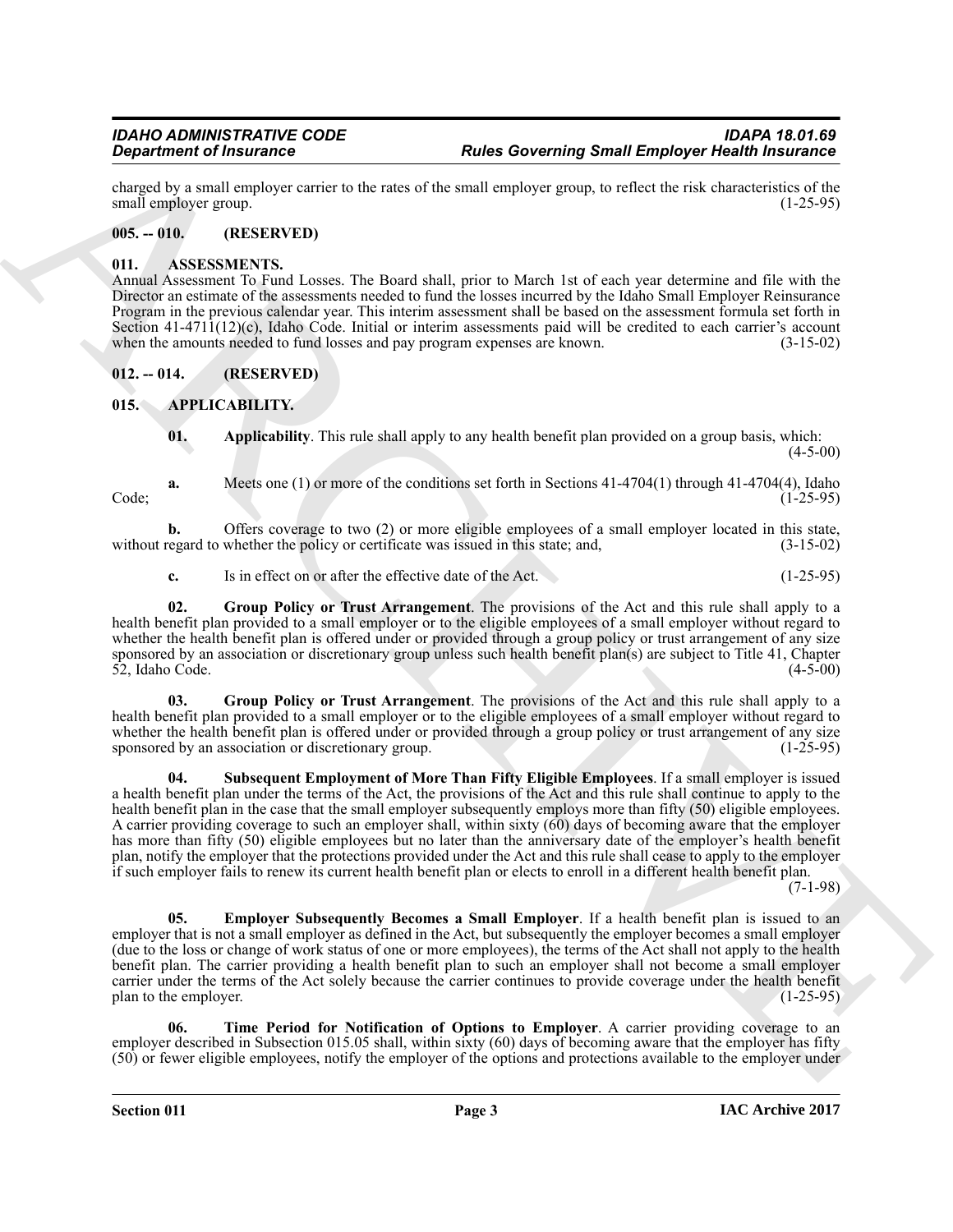the Act, including the employer's option to purchase a small employer health benefit plan from any small employer carrier.<br>(3-15-02)  $\frac{1}{3}$  carrier. (3-15-02)

**07. Employees in More Than One State**. If a small employer has employees in more than one (1) state, the provisions of the Act and this rule shall apply to a health benefit plan issued to the small employer if:

(1-25-95)

<span id="page-3-6"></span><span id="page-3-4"></span>**a.** The majority of eligible employees of such small employer are employed in this state; or (1-25-95)

**b.** If no state contains a majority of the eligible employees of the small employer, the primary business of the small employer is in this state. location of the small employer is in this state.

**Experiment of Franconics<sup>20</sup> The State Basebase and conjective to the state of European State Constrainers (Eastern Constrainers (Eastern Constrainers (Eastern Constrainers (Eastern Constrainers (Eastern Constrainers (Ea 08. Laws of This State or Another State**. In determining whether the laws of this state or another state apply to a health benefit plan issued to a small employer described in Subsection 015.07, the provisions of the paragraph shall be applied as of the date the health benefit plan was issued to the small employer for the period that the health benefit plan remains in effect. (3-15-02) the health benefit plan remains in effect.

<span id="page-3-5"></span>**09. Health Benefit Plan Subject to The Act and This Rule**. If a health benefit plan is subject to the Act and this rule, the provisions of the Act and this rule shall apply to all individuals covered under the health benefit plan, whether they reside in this state or in another state. plan, whether they reside in this state or in another state.

<span id="page-3-7"></span>**10. When Is a Small Employer Carrier Not Subject to the Act and This Rule**. A carrier that is not operating as a small employer carrier in this state shall not become subject to the provisions of the Act and this rule solely because a small employer that was issued a health benefit plan in another state by that carrier moves to this state.  $(1-25-95)$ 

# <span id="page-3-0"></span>**016. -- 020. (RESERVED)**

# <span id="page-3-8"></span><span id="page-3-1"></span>**021. ESTABLISHMENT OF CLASSES OF BUSINESS.**

<span id="page-3-10"></span>**01. Supporting Documentation for Establishment of Classes of Business**. A small employer carrier that establishes more than one class of business pursuant to the provisions of Section 41-4705, Idaho Code, shall maintain on file for inspection by the Director the following information with respect to each class of business so established: (1-25-95) established: (1-25-95)

**a.** A description of each criterion employed by the carrier (or any of its agents) for determining thin in the class of business: membership in the class of business;

**b.** A statement describing the justification for establishing the class as a separate class of business and documentation that the establishment of the class of business is intended to reflect substantial differences in expected claims experience or administrative costs related to the reasons set forth in Section 41-4705, Idaho Code; and,

 $(1-25-95)$ 

**c.** A statement disclosing which, if any, health benefit plans are currently available for purchase in the lany significant limitations related to the purchase of such plans. (1-25-95) class and any significant limitations related to the purchase of such plans.

<span id="page-3-9"></span>**02. Group Size Will Not Be Acceptable as Eligibility Criterion for Class of Business**. A carrier may not directly or indirectly use group size as a criterion for establishing eligibility for a health benefit plan or for a class<br>(1-25-95) of business.  $(1-25-95)$ 

# <span id="page-3-2"></span>**022. -- 027. (RESERVED)**

# <span id="page-3-11"></span><span id="page-3-3"></span>**028. TRANSITION FOR ASSUMPTIONS OF BUSINESS FROM ANOTHER CARRIER.**

<span id="page-3-12"></span>**01. Conditions for Transfer or Assumption of Entire Insurance Obligation**. A small employer carrier shall not transfer or assume the entire insurance obligation and/or risk of a health benefit plan covering a small employer in this state unless: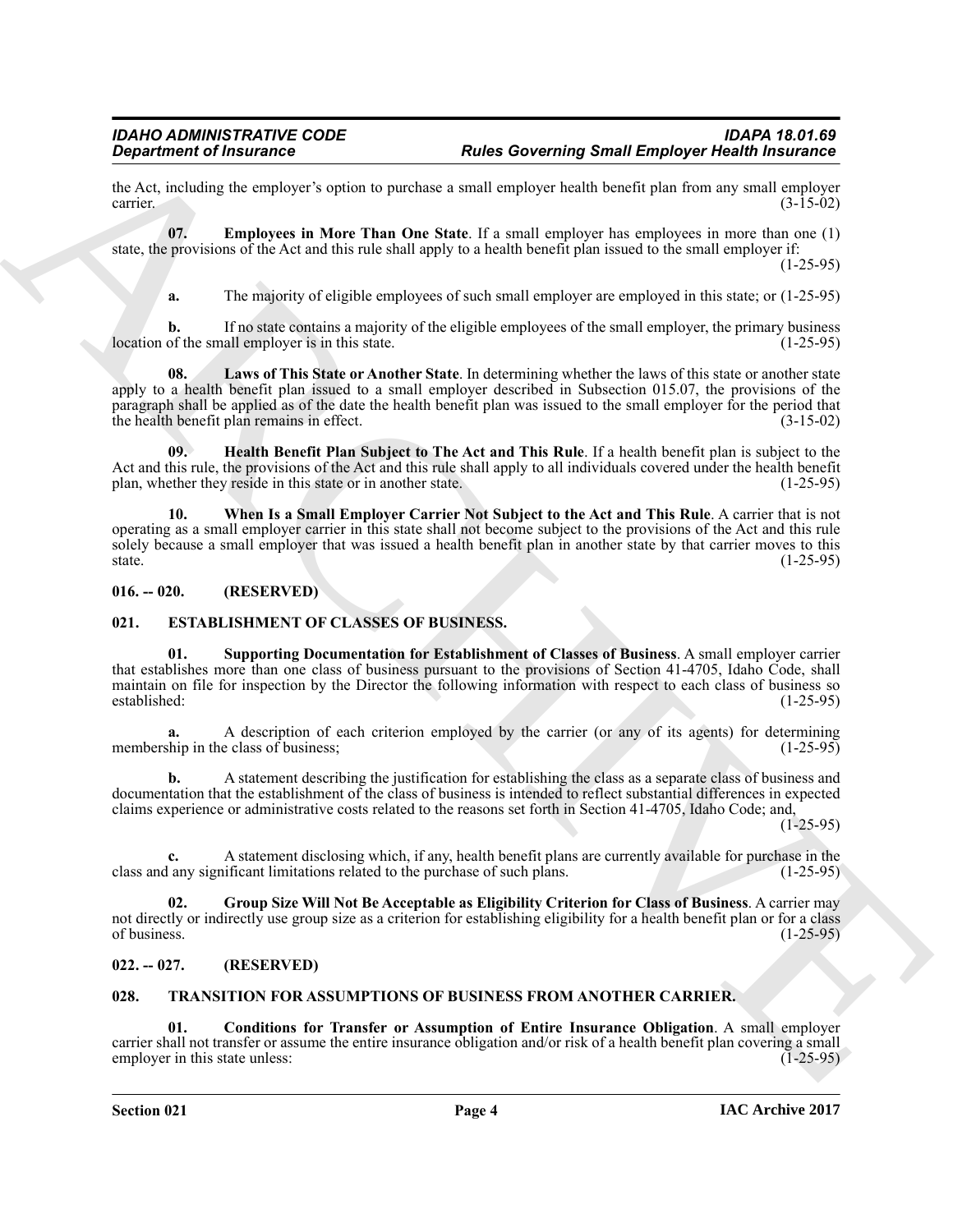**a.** The transaction received any necessary approval of the insurance supervisory official of the state of of the assuming carrier: (1-25-95) domicile of the assuming carrier;

**b.** The transaction received any necessary approval of the insurance supervisory official of the state of of the ceding carrier; and,  $(1-25-95)$ domicile of the ceding carrier; and,

<span id="page-4-3"></span>**c.** The transaction otherwise meets the requirements of Section 028. (1-25-95)

**Experiment of framework converted by the system of the system of the system of the transformation of the system of the system of the system of the system of the system of the system of the system of the system of the sys 02. Time Frame for Filing Plan to Assume or Cede Entire Insurance Obligation**. A carrier domiciled in this state that proposes to assume or cede the entire insurance obligation and/or risk of one or more small employer health benefit plans from another carrier shall make a filing for approval with the Director at least sixty (60) days prior to the date of the proposed assumption. The Director may approve the transaction if the Director finds that the transaction is in the best interests of the individuals insured under the health benefit plans to be transferred and is consistent with the purposes of the Act and this rule. The Director shall not approve the transaction until at least thirty (30) days after the date of the filing; except that, if the ceding carrier is in hazardous financial condition, the Director may approve the transaction as soon as the Director deems reasonable after the filing. (1-25-95) may approve the transaction as soon as the Director deems reasonable after the filing.

<span id="page-4-0"></span>**03. Filing Requirements**. The filing required under Subsection 028.02 shall: (1-25-95)

**a.** Describe the class of business (including any eligibility requirements) of the ceding carrier from e health benefit plans will be ceded: (1-25-95) which the health benefit plans will be ceded;

**b.** Describe whether the assuming carrier will maintain the assumed health benefit plans as a separate class of business (pursuant to Subsection 028.08 or will incorporate them into an existing class of business (pursuant to Subsection 028.09). If the assumed health benefit plans will be incorporated into an existing class of business, the filing shall describe the class of business of the assuming carrier into which the health benefit plans will be incorporated; (1-25-95)

**c.** Describe whether the health benefit plans being assumed are currently available for purchase by ployers; (1-25-95) small employers;

**d.** Describe the potential effect of the assumption, if any, on the benefits provided by the health benefit plans to be assumed; (1-25-95)

**e.** Describe the potential effect of the assumption, if any on the premiums for the health benefit plans to be assumed:  $(1-25-95)$ to be assumed;  $(1-25-95)$ 

**f.** Describe any other potential material effects of the assumption on the coverage provided to the ployers covered by the health benefit plans to be assumed; and (1-25-95) small employers covered by the health benefit plans to be assumed; and

<span id="page-4-2"></span>**g.** Include any other information required by the Director. (1-25-95)

**04. Requirements for Informational Filings in Each State in Which There are Small Employer Health Benefit Plans**. A small employer carrier required to make a filing under Subsection 028.02 shall also make an informational filing with the Insurance Supervisory Official of each state in which there are small employer health benefit plans that would be included in the transaction. The informational filing to each state shall be made concurrently with the filing made under Subsection 028.02 and shall include at least the information specified in Subsection 028.03 for the small employer health benefit plans in that state. (1-25-95)

<span id="page-4-1"></span>**05. Other Provisions and Conditions to be Considered in the Transfer and Assumption of the Entire Insurance Obligation**. A small employer carrier shall not transfer or assume the entire insurance obligation and/or risk of a health benefit plan covering a small employer in this state unless it complies with the following provisions:<br>(1-25-95) provisions:  $(1-25-95)$ 

**a.** The carrier has provided notice to the Director at least sixty (60) days prior to the date of the proposed assumption. The notice shall contain the information specified in Subsection 028.03 for the health benefit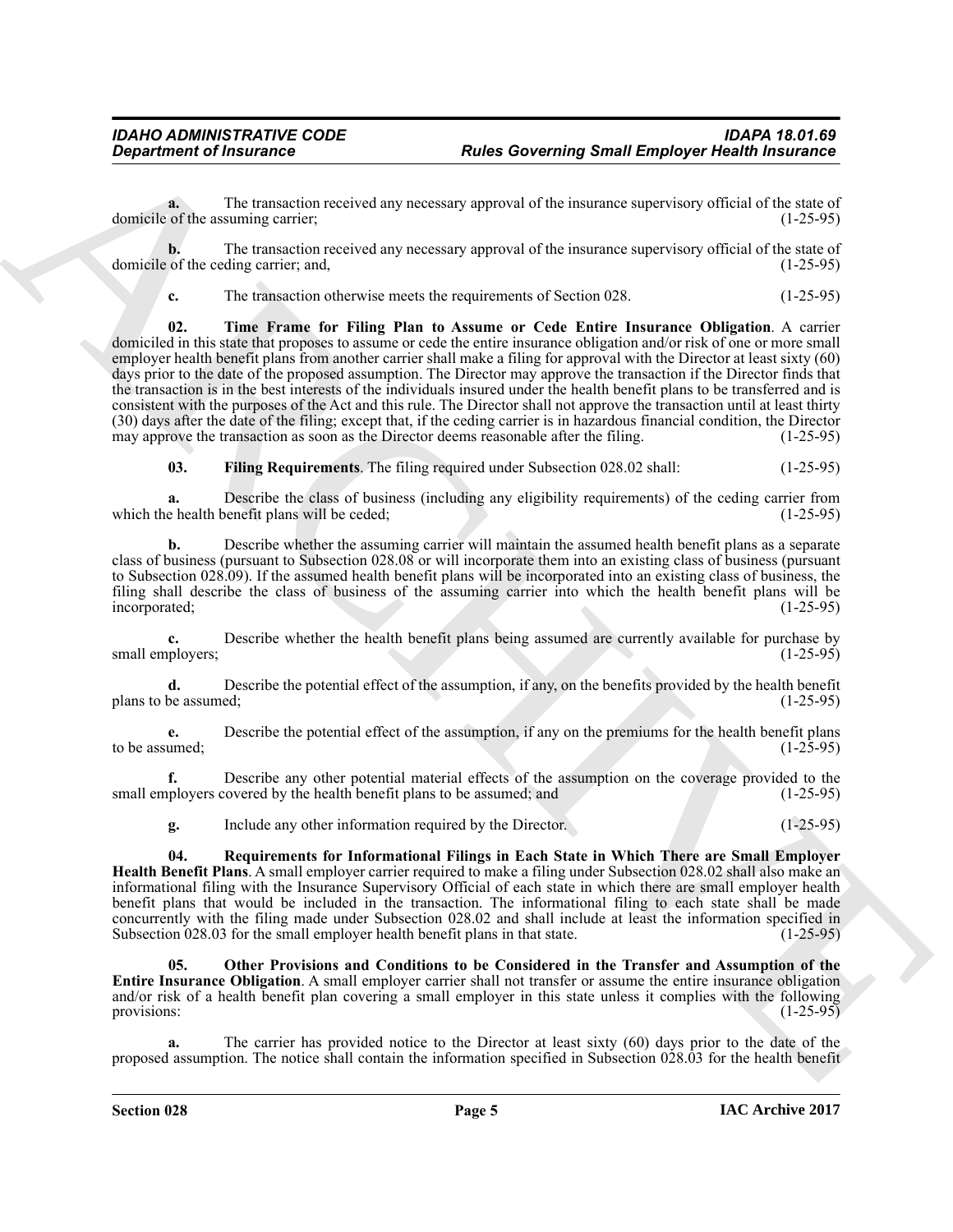plans covering small employers in this state. (1-25-95)

**b.** If the assumption of a class of business would result in the assuming small employer carrier being out of compliance with the limitations related to premium rates contained in Section  $41-4706(1)(a)$ , Idaho Code, the assuming carrier shall make a filing with the Director pursuant to Section 41-4706(3), Idaho Code, seeking suspension of the application of Section 41-4706(1)(a), Idaho Code.  $(1-25-95)$ suspension of the application of Section 41-4706(1)(a), Idaho Code.

**c.** An assuming carrier seeking suspension of the application of Section 41-4706(1)(a), Idaho Code, shall not complete the assumption of health benefit plans covering small employers in this state unless the Director grants the suspension requested pursuant to Subsection 028.05.b. (1-25-95)

**Poise constraint of Friedrich Constraint Constraint Constraint Constraint Constraint Constraint Constraint Constraint Constraint Constraint Constraint Constraint Constraint Constraint Constraint Constraint Constraint Con** Unless a different period is approved by the Director, a suspension of the application of Section 41-4706(1)(a), Idaho Code, shall, with respect to an assumed class of business, be for no more than fifteen (15) months and, with respect to each individual small employer, shall last only until the anniversary date of such employer's coverage (except that the period with respect to an individual small employer may be extended beyond its first anniversary date for a period of up to twelve (12) months if the anniversary date occurs within three (3) months of the date of assumption of the class of business). date of assumption of the class of business).

<span id="page-5-0"></span>**06. Exceptions to Ceding or Assumption of Business**. Except as provided in Subsection 028.02, a small employer carrier shall not cede or assume the entire insurance obligation and/or risk for a small employer health benefit plan unless the transaction includes the ceding to the assuming carrier of the entire class of business within Idaho which includes such health benefit plan. (1-25-95) Idaho which includes such health benefit plan.

<span id="page-5-2"></span>**07.** Requirements for Ceding Less Than an Entire Class of Business. A small employer carrier may than an entire class of business to an assuming carrier if: cede less than an entire class of business to an assuming carrier if:

**a.** One (1) or more small employers in the class have exercised their right under contract to reject, either directly or by implication, the ceding of their health benefit plans to another carrier. In that instance, the transaction shall include each health benefit plan in the class of business except those health benefit plans for which a small employer has rejected the proposed cession; or (1-25-95)

**b.** After a written request from the transferring carrier, the Director determines that the transfer of less than the entire class of business is in the best interests of the small employers insured in that class of business.

(1-25-95)

<span id="page-5-3"></span>**08. Separate Class of Business**. Except as provided in Subsection 028.09, a small employer carrier that assumes one  $(1)$  or more health benefit plans from another carrier shall maintain such health benefit plans as a separate class of business. separate class of business.

<span id="page-5-1"></span>**09. Provisions for Exceeding the Maximum Number of Classes of Business**. A small employer carrier that assumes one or more health benefit plans from another carrier may exceed the limitation contained in Section 41-4705(2), Idaho Code, (relating to the maximum number of classes of business a carrier may establish) due solely to such assumption for a period of up to fifteen (15) months after the date of the assumption, provided that the carrier complies with the following provisions: (1-25-95) carrier complies with the following provisions:

Upon assumption of the health benefit plans, such health benefit plans shall be maintained as a separate class of business. During the fifteen-month (15) period following the assumption, each of the assumed small employer health benefit plans shall be transferred by the assuming small employer carrier into a single class of business operated by the assuming small employer carrier. The assuming small employer carrier shall select the class of business into which the assumed health benefit plans will be transferred in a manner such that the transfer results in the least possible change to the benefits and rating method of the assumed health benefit plans. (1the least possible change to the benefits and rating method of the assumed health benefit plans.

**b.** The transfers authorized in Subsection 028.09.a. shall occur with respect to each small employer on the anniversary date of the small employer's coverage, except that the period with respect to an individual small employer may be extended beyond its first anniversary date for a period of up to twelve  $(12)$  months if the anniversary date occurs within three  $(3)$  months of the date of assumption of the class of business.  $(1-25-95)$ anniversary date occurs within three (3) months of the date of assumption of the class of business.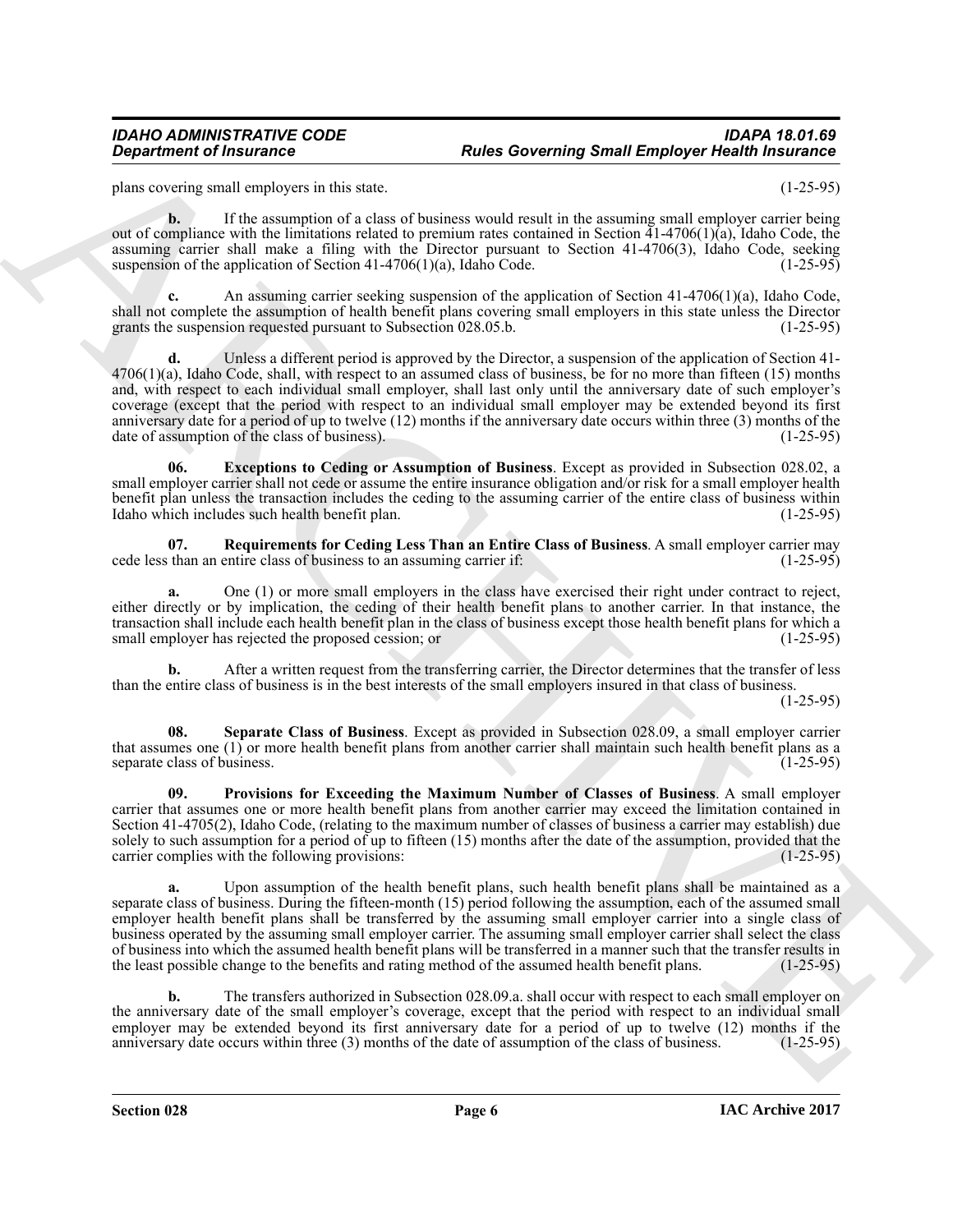**c.** A small employer carrier making a transfer pursuant to Subsection 028.09.a. may alter the benefits of the assumed health benefit plans to conform to the benefits currently offered by the carrier in the class of business<br>into which the health benefit plans have been transferred. (1-25-95) into which the health benefit plans have been transferred.

*General formation* of the matter of the state of the state of the properties of the state in the state of the state of the state of the state of the state of the state of the state of the state of the state of the stat **d.** The premium rate for an assumed small employer health benefit plan shall not be modified by the assuming small employer carrier until the health benefit plan is transferred pursuant to Subsection 028.09.a. Upon transfer, the assuming small employer carrier shall calculate a new premium rate for the health benefit plan from the rate manual established for the class of business into which the health benefit plan is transferred. In making such calculation, the risk load applied to the health benefit plan shall be no higher than the risk load applicable to such health benefit plan prior to the assumption. (1-25-95)

**e.** During the fifteen-month (15) period provided in this Subsection, the transfer of small employer health benefit plans from the assumed class of business in accordance with this subsection shall not be considered a violation of the first sentence of Section 41-4706(2), Idaho Code. (1-25-95) violation of the first sentence of Section  $41-4706(2)$ , Idaho Code.

<span id="page-6-8"></span>**10. Restrictions to Apply Eligibility Requirements by Assuming Carrier**. An assuming carrier may not apply eligibility requirements, including minimum participation and contribution requirements, with respect to an assumed health benefit plan (or with respect to any health benefit plan subsequently offered to a small employer covered by such an assumed health benefit plan) that are more stringent than the requirements applicable to such health benefit plan prior to the assumption. (1-25-95) health benefit plan prior to the assumption.

**11. Request for Extension of the Transition Period**. The Director may approve a longer period of transition upon application of a small employer carrier. The application shall be made within sixty (60) days after the date of assumption of the class of business and shall clearly state the justification for a longer transition period.

(1-25-95)

# <span id="page-6-7"></span><span id="page-6-6"></span>**12. Additional Information**. Nothing in Section 028 or in the Act is intended to: (1-25-95)

**a.** Reduce or diminish any legal or contractual obligation or requirement, including any obligation in Section 41-511, Idaho Code, of the ceding or assuming carrier related to the transaction; (1-25-95) provided in Section 41-511, Idaho Code, of the ceding or assuming carrier related to the transaction;

**b.** Authorize a carrier that is not admitted to transact the business of insurance in this state to offer or alth benefit plans in this state; or insure health benefit plans in this state; or

Reduce or diminish the protections related to an assumption reinsurance transaction provided in daho Code, or otherwise provided by law. (1-25-95) Section 41-511, Idaho Code, or otherwise provided by law.

# <span id="page-6-0"></span>**029. -- 035. (RESERVED)**

# <span id="page-6-2"></span><span id="page-6-1"></span>**036. RESTRICTIONS RELATING TO PREMIUM RATES.**

<span id="page-6-5"></span>**01. Separate Rate Manual for Each Class of Business**. A small employer carrier shall develop a separate rate manual for each class of business. Base premium rates and new business premium rates charged to small employers by the small employer carrier shall be computed solely from the applicable rate manual developed pursuant to this subsection. To the extent that a portion of the premium rates charged by a small employer carrier is based on the carrier's discretion, the manual shall specify the criteria and factors considered by the carrier in exercising such discretion.

<span id="page-6-4"></span>**02. Requirements for Adjustments to Rating Method**. A small employer carrier shall not modify the rating method used in the rate manual for a class of business until the change has been approved as provided in this subsection. The Director may approve a change to a rating method if the Director finds that the change is reasonable, actuarially appropriate, and consistent with the purposes of the Act and this rule. (1-25-95)

<span id="page-6-3"></span>**03. Information Required for Review of Modification of Rating Method**. A carrier may modify the rating method for a class of business only with prior approval of the Director. A carrier requesting to change the rating method for a class of business shall make a filing with the Director at least thirty  $(30)$  days prior to the proposed date of the change. The filing shall contain at least the following information:  $(1-25-95)$ proposed date of the change. The filing shall contain at least the following information: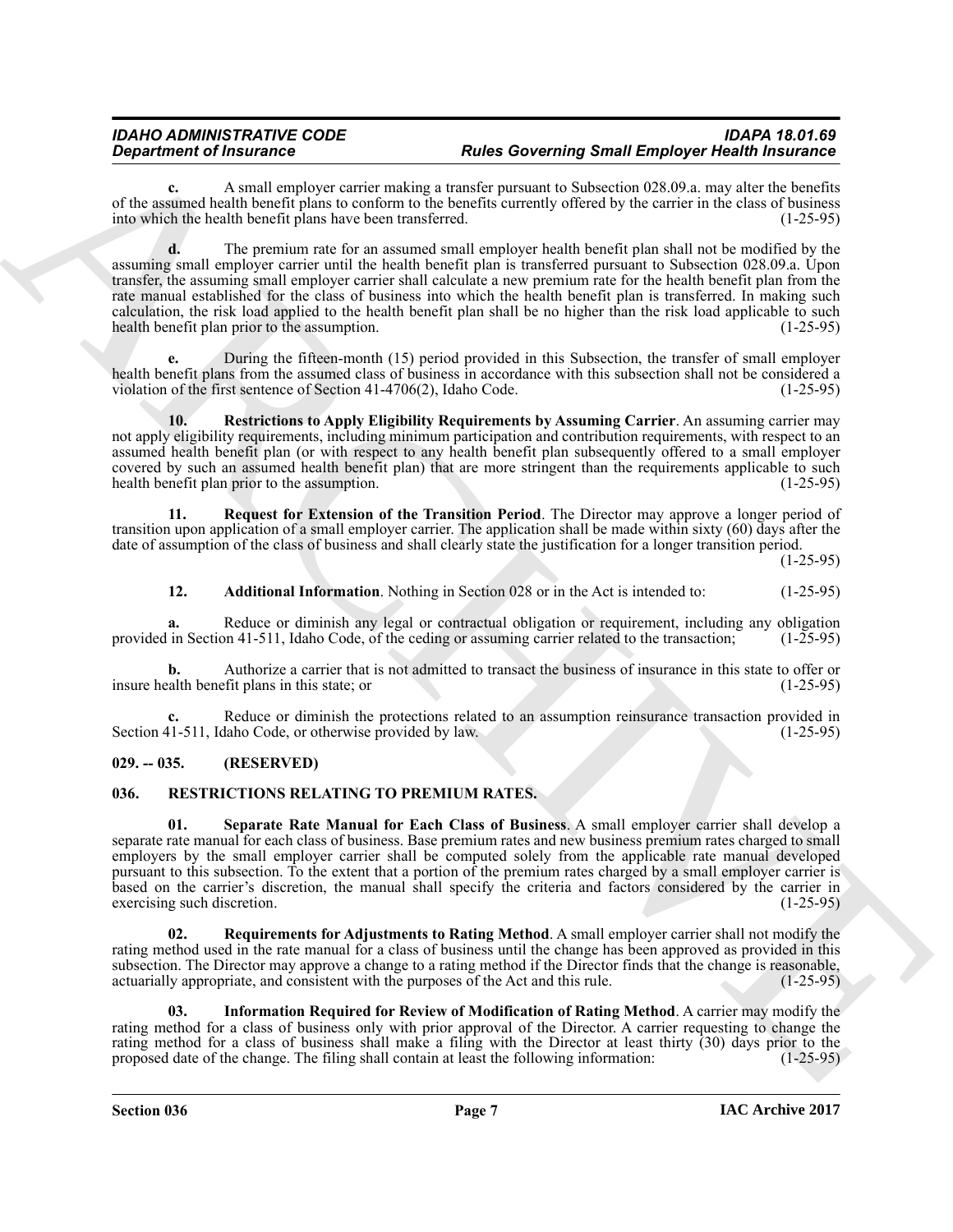**a.** The reasons the change in rating method is being requested; (1-25-95)

**b.** A complete description of each of the proposed modifications to the rating method: (1-25-95)

**Experiment of fractronic Contrast in the state Governing Small Employer Health interactions<br>
The transmission interference in the state of the state of the state of the state of the state of the state of the state of the c.** A description of how the change in rating method would affect the premium rates currently charged to small employers in the class of business, including an estimate from a qualified actuary of the number of groups or individuals (and a description of the types of groups or individuals) whose premium rates may change by more than ten percent (10%) due to the proposed change in rating method (not generally including increases in premium rates applicable to all small employers in a health benefit plan); (1-25-95)

**d.** A certification from a qualified actuary that the new rating method would be based on objective and credible data and would be actuarially sound and appropriate; and

**e.** A certification from a qualified actuary that the proposed change in rating method would not premium rates for small employers that would be in violation of Section 41-4706, Idaho Code. (1-25-95) produce premium rates for small employers that would be in violation of Section 41-4706, Idaho Code.

<span id="page-7-1"></span>**04. Change in Rating Method**. For the purpose of Section 036 a change in rating method shall mean:  $(1-25-95)$ 

**a.** A change in the number of case characteristics used by a small employer carrier to determine premium rates for health benefit plans in a class of business (a small employer should not use case characteristics other than age, individual tobacco use, geography or gender without prior approval of the Director); (7-1other than age, individual tobacco use, geography or gender without prior approval of the Director); (7-1-98)

**b.** A change in the manner or procedures by which insureds are assigned into categories for the purpose of applying a case characteristic to determine premium rates for health benefit plans in a class of business; (1-25-95)

**c.** A change in the method of allocating expenses among health benefit plans in a class of business; or (1-25-95)

**d.** A change in a rating factor with respect to any case characteristic if the change would produce a n premium for any small employer that exceeds ten percent (10%). change in premium for any small employer that exceeds ten percent  $(10\%)$ .

**e.** For the purpose of Subsection 036.04, a change in a rating factor shall mean the cumulative change with respect to such factor considered over a twelve (12) month period. If a small employer carrier changes rating factors with respect to more than one case characteristic in a twelve (12) month period, the carrier shall consider the cumulative effect of all such changes in applying the ten percent  $(10\%)$  test.

<span id="page-7-4"></span>**05. Rate Manual to Specify Case Characteristics and Rate Factors to Be Applied**. The rate manual developed pursuant to Subsection 036.01 shall specify the case characteristics and rate factors to be applied by the small employer carrier in establishing premium rates for the class of business. (1-25-95) small employer carrier in establishing premium rates for the class of business.

<span id="page-7-0"></span>**06. Case Characteristics Shall Be Applied in a Uniform Manner**. A small employer carrier shall use the same case characteristics as defined in Section 41-4706(1)(h), Idaho Code, in establishing premium rates for each health benefit plan in a class of business and shall apply them in the same manner in establishing premium rates for each such health benefit plan. Case characteristics shall be applied without regard to the risk characteristics of a small employer.  $(3-15-02)$ 

<span id="page-7-3"></span>**07. Rate Manual Must Clearly Illustrate Relationship Among Base Premium Rate and any Difference in New Business Rate**. The rate manual developed pursuant to Subsection 036.01 shall clearly illustrate the relationship among the base premium rates charged for each health benefit plan in the class of business. If the new business premium rate is different than the base premium rate for a health benefit plan, the rate manual shall illustrate the difference.

<span id="page-7-2"></span>**08. Differences in Premium Rates Must Reflect Reasonable and Objective Differences**. Differences among base premium rates for health benefit plans shall be based solely on the reasonable and objective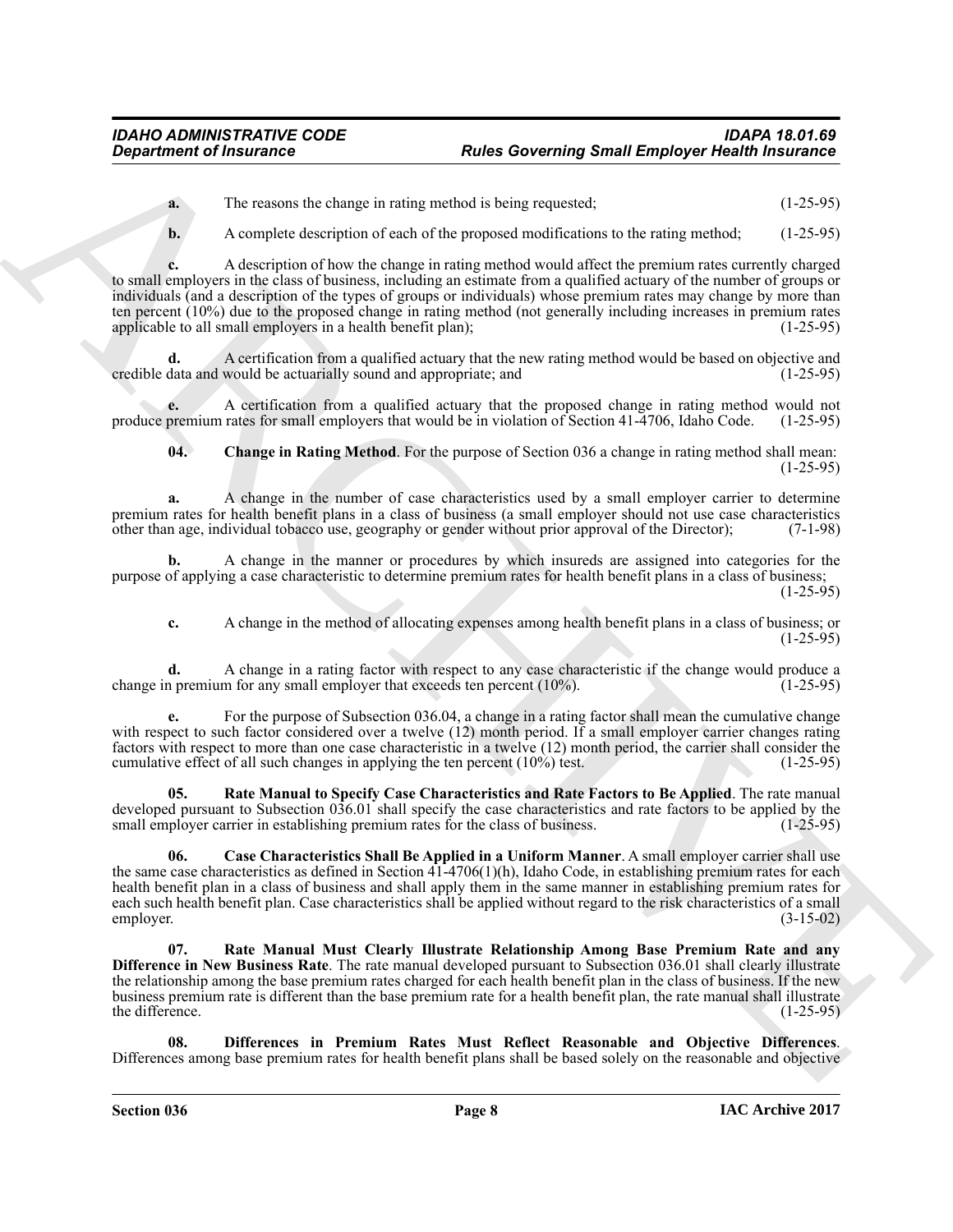**Stationary of Francesco Constraints and European Schwarz (European Schwarz (European Schwarz (European Schwarz (European Schwarz (European Schwarz (European Schwarz (European Schwarz (European Schwarz (European Schwarz (** differences in the design and benefits of the health benefit plans and shall not be based in any way on the actual or expected health status or claims experience of the small employer groups that choose or are expected to choose a particular health benefit plan. A small employer carrier shall apply case characteristics and rate factors within a class of business in a manner that assures that premium differences among health benefit plans for identical small employer groups vary only due to reasonable and objective differences in the design and benefits of the health benefit plans and are not due to the actual or expected health status or claims experience of the small employer groups that choose or<br>are expected to choose a particular health benefit plan. are expected to choose a particular health benefit plan.

<span id="page-8-2"></span>**Premium Rates to be Developed in Two Step Process**. The rate manual developed pursuant to Subsection 036.01 shall provide for premium rates to be developed in a two step process. In the first step, a base premium rate shall be developed for the small employer group without regard to any risk characteristics of the group. In the second step, the resulting base premium rate may be adjusted by a risk load, subject to the provisions of Section 41-4706. Idaho Code, to reflect the risk characteristics of the group. (1-25-95) 41-4706, Idaho Code, to reflect the risk characteristics of the group.

<span id="page-8-1"></span>**10. Exception to Application Fee, Underwriter Fee, or Other Fees**. Except as provided in Subsection 036.11, a premium charged to a small employer for a health benefit plan shall not include a separate application fee, underwriting fee, or any other separate fee or charge. (3-15-02) application fee, underwriting fee, or any other separate fee or charge.

<span id="page-8-6"></span>**11. Uniform Application of Fees**. A carrier may charge a separate fee with respect to a health benefit plan provided the fee is applied in a uniform manner to every health benefit plan in a class of business. All such fees are premium and shall be included in determining compliance with the Act and these rules. (1-25-95) are premium and shall be included in determining compliance with the Act and these rules.

<span id="page-8-5"></span>**12. Uniform Allocation of Administration Expenses**. The rate manual developed pursuant to Subsection 036.01 shall describe the method of allocating administrative expenses to the health benefit plans in the class of business for which the manual was developed. (4-5-00)

<span id="page-8-4"></span>**13. Rate Manual to be Maintained for a Period of Six Years**. Each rate manual developed pursuant to Subsection 036.01 shall be maintained by the carrier for a period of six (6) years. Updates and changes to the manual shall be maintained with the manual. (3-15-02) manual shall be maintained with the manual.

<span id="page-8-3"></span>**14. Rate Manual and Practices Must Comply with Guidelines Issued by Director**. The rate manual g practices of a small employer carrier shall comply with any guidelines issued by the Director. (1-25-95) and rating practices of a small employer carrier shall comply with any guidelines issued by the Director.

<span id="page-8-0"></span>**15. Application of Restrictions Related to Changes in Premium Rates**. The restrictions related to changes in premium rates are set forth in Section 41-4706(1)(c), Idaho Code, and shall be applied as follows:

(1-25-95)

**a.** A small employer carrier shall revise its rate manual each rating period to reflect changes in base rates and changes in new business premium rates. (1-25-95) premium rates and changes in new business premium rates.

**b.** If, for any health benefit plan with respect to any rating period, the percentage change in the new business premium rate is less than or the same as the percentage change in the base premium rate, the change in the new business premium rate shall be deemed to be the change in the base premium rate for the purposes of Sections 41-4706(1)(c)(i), Idaho Code. (3-15-02) 41-4706(1)(c) $(i)$ , Idaho Code.

**c.** If, for any health benefit plan with respect to any rating period, the percentage change in the new business premium rate exceeds the percentage change in the base premium rate, the health benefit plan shall be considered a health benefit plan into which the small employer carrier is no longer enrolling new small employers for<br>the purposes of Sections 41-4706(1)(c)(i), Idaho Code.  $(3-15-02)$ the purposes of Sections  $41-4706(1)(c)(i)$ , Idaho Code.

**d.** If, for any rating period, the change in the new business premium rate for a health benefit plan differs from the change in the new business premium rate for any other health benefit plan in the same class of business by more than twenty percent (20%), the carrier shall make a filing with the Director containing a complete explanation of how the respective changes in new business premium rates were established and the reason for the difference. The filing shall be made within thirty (30) days of the beginning of the rating period. (1-25-95) difference. The filing shall be made within thirty  $(30)$  days of the beginning of the rating period.

**e.** A small employer carrier shall keep on file for a period of at least six (6) years the calculations used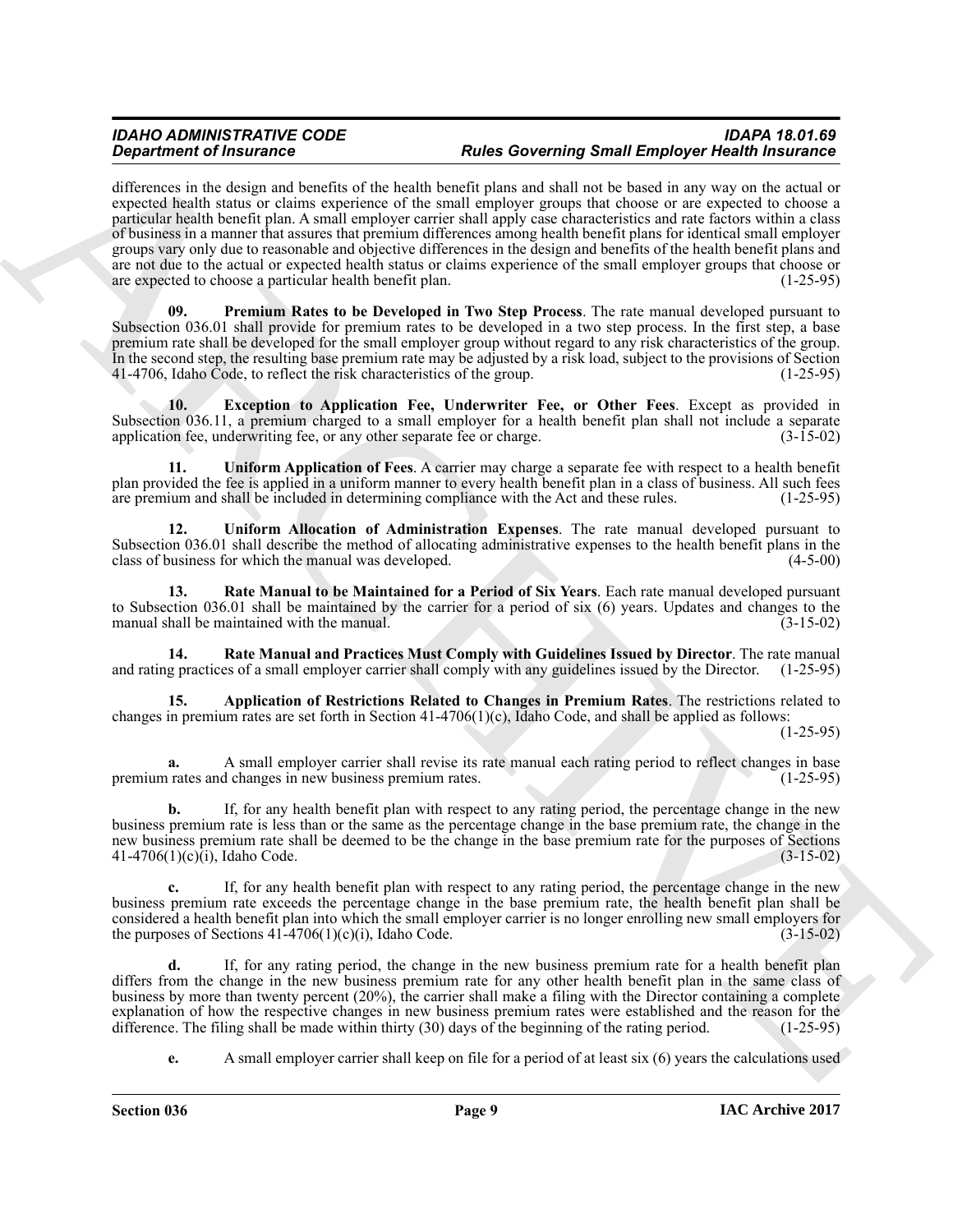to determine the change in base premium rates and new business premium rates for each health benefit plan for each rating period. (1-25-95) rating period.

<span id="page-9-0"></span>**16. Change in Premium Rate**. Except as provided in Subsections 036.17 and 036.18, a change in premium rate for a small employer shall produce a revised premium rate that is no more than the following:

(3-15-02)

**a.** The base premium rate for the small employer, given its present composition, (as shown in the rate is revised for the rating period), multiplied by: manual as revised for the rating period), multiplied by;

**b.** One (1) plus the sum of:  $(1-25-95)$ 

i. The risk load applicable to the small employer during the previous rating period; and (1-25-95)

<span id="page-9-3"></span>ii. Fifteen percent (15%) (prorated for periods of less than one (1) year). (1-25-95)

**Experiment of Friedmannics**<br> **Profits the matter of the control of the General of the Society and The Properties of the control of the system of the system of the system of the system of the system of the system of the s 17. Rating Restrictions on Plans Where Carrier Is No Longer Enrolling New Business**. In the case of a health benefit plan into which a small employer carrier is no longer enrolling new small employers, a change in premium rate for a small employer shall produce a revised premium rate that is no more than the base premium rate for the small employer (given its present composition and as shown in the rate manual in effect for the small employer at the beginning of the previous rating period), multiplied by Subsections 036.17.a. and 036.17.b. below. (3-15-02)

|  | One $(1)$ plus the lesser of: |  | $(1-25-95)$ |
|--|-------------------------------|--|-------------|
|--|-------------------------------|--|-------------|

| The change in the base rate; or | $(1-25-95)$ |
|---------------------------------|-------------|
|                                 |             |

ii. The percentage change in the new business premium for the most similar health benefit plan into e small employer carrier is enrolling new small employers. (1-25-95) which the small employer carrier is enrolling new small employers.

| <b>b.</b> | One $(1)$ plus the sum of: |  |  |  |  | $(1-25-95)$ |  |
|-----------|----------------------------|--|--|--|--|-------------|--|
|-----------|----------------------------|--|--|--|--|-------------|--|

i. The risk load applicable to the small employer during the previous rating period; and (1-25-95)

<span id="page-9-4"></span><span id="page-9-1"></span>ii. Fifteen percent (15%) (prorated for periods of less than one (1) year). (1-25-95)

**18. Limitations on Revised Premium Rate**. Notwithstanding the provisions of Subsections 036.16 and 036.17, a change in premium rate for a small employer shall not produce a revised premium rate that would exceed the limitations on rates provided in Section  $41-4706(1)(b)$ , Idaho Code. (3-15-02) exceed the limitations on rates provided in Section 41-4706(1)(b), Idaho Code.

**19. Waiver Request for a Taft-Hartley Trust**. A representative of a Taft-Hartley trust (including a carrier upon the written request of such a trust) may file a written request with the Director for the waiver of application of the provisions of Section 41-4706(1), Idaho Code, with respect to such trust. (1-25-95)

**20. Provisions for Which Trust Is Seeking Waiver**. A request made under Subsection 036.19 shall identify the provisions for which the trust is seeking the waiver and shall describe, with respect to each provision, the extent to which application of such provision would:  $(3-15-02)$ extent to which application of such provision would:

<span id="page-9-5"></span><span id="page-9-2"></span>**a.** Adversely affect the participants and beneficiaries of the trust; and  $(1-25-95)$ 

**b.** Require modifications to one (1) or more of the collective bargaining agreements under or pursuant to which the trust was or is established or maintained. (1-25-95)

**21. Waiver Shall Not Apply to Individual or Associate Member**. A waiver granted under this provision shall not apply to an individual who participates in the trust because the individual is an associate member<br>of an employee organization or the beneficiary of such an individual. (1-25-95) of an employee organization or the beneficiary of such an individual.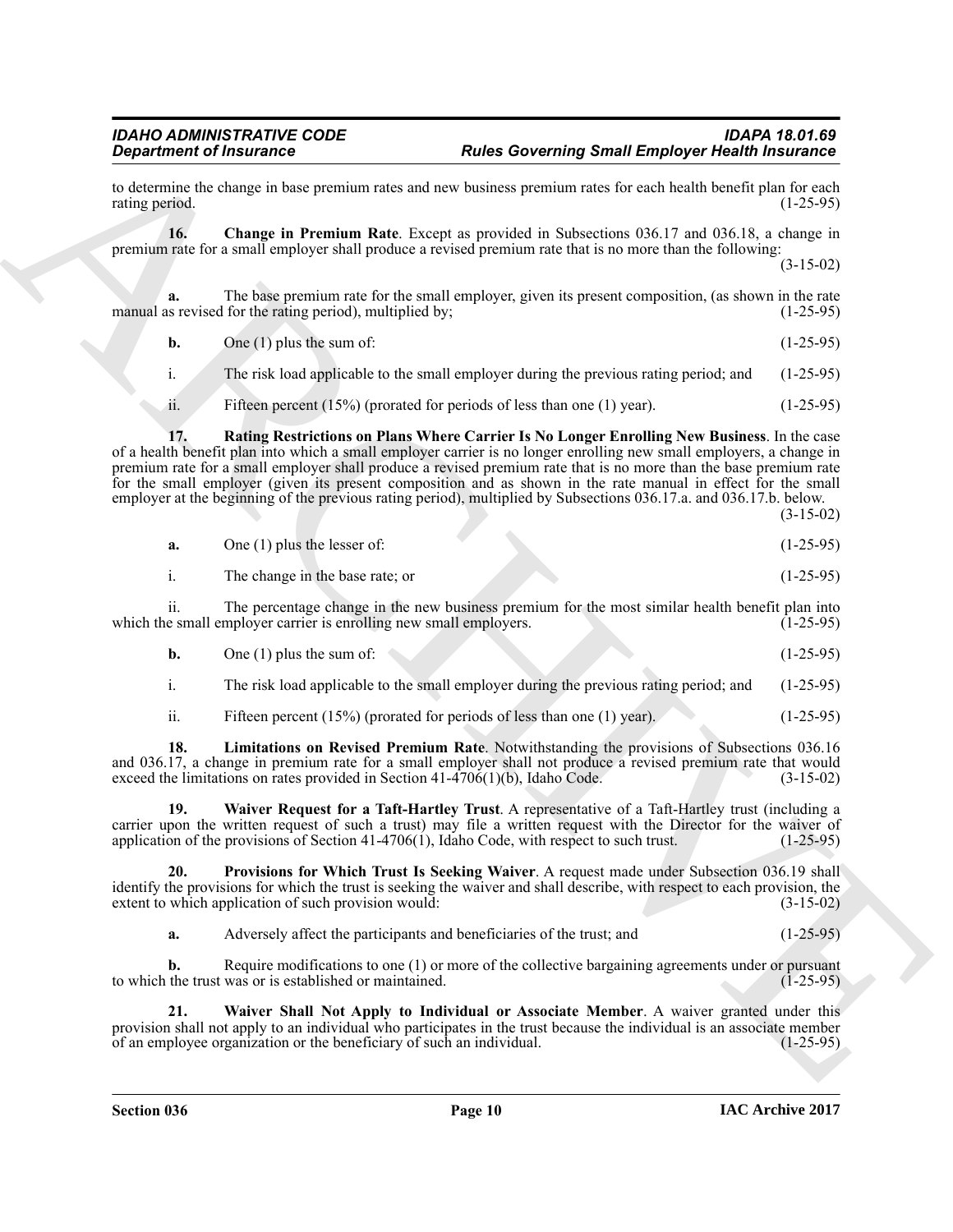# <span id="page-10-0"></span>**037. -- 045. (RESERVED)**

# <span id="page-10-7"></span><span id="page-10-2"></span><span id="page-10-1"></span>**046. REQUIREMENT TO INSURE ENTIRE GROUPS.**

**01. Offer of Coverage**. A small employer carrier that offers coverage to a small employer shall offer to provide coverage to each eligible employee and to each dependent of an eligible employee. Except as provided in Subsection 046.02, the small employer carrier shall provide the same health benefit plan to each such employee and dependent. dependent. (1-25-95)

<span id="page-10-4"></span>**02. Choice of Health Benefit Plans**. A small employer carrier may offer the employees of a small employer the option of choosing among one (1) or more health benefit plans, provided that each eligible employee may choose any of the offered plans. Except as provided in Section 41-4708(3), Idaho Code, (with respect to exclusions for pre-existing conditions), the choice among benefit plans may not be limited, restricted or conditioned based upon the risk characteristics of the eligible employees or their dependents. (1-25-95) based upon the risk characteristics of the eligible employees or their dependents.

<span id="page-10-8"></span>**03. Participation Requirement**. The small employer carrier may impose reasonable minimum participation requirements for issuance of coverage to small employers, subject to prior approval from the Director. (1-25-95)

<span id="page-10-11"></span><span id="page-10-5"></span>**04. Employer Census and Supporting Documentation**. A small employer carrier shall require each small employer that applies for coverage, as part of the application process, to prepare or provide an employer census of dependents and eligible employees as defined in Sections 41-4703(11) and 41-4703(13), Idaho Code. The small employer carrier shall require the small employer to provide appropriate supporting documentation (such as the W-2 Summary Wage and Tax Form) or a certification of information by a Small Employer as to the current census information. (3-15-02)

Best Content of Francesco Company Real Soverning Small Employer Health interament<br>
But St. (HARCHIVES) (1982) The Content of Content of Content of Content of Content of Content of Content of Content of Content of Content **05. Waiver for Documentation of Coverage**. A small employer carrier shall secure a waiver with respect to each eligible employee and each dependent of such an eligible employee who declines an offer of coverage under a health benefit plan provided to a small employer. The waiver shall be signed by the eligible employee (on behalf of such employee or the dependent of such employee) and shall certify that the individual who declined coverage was informed of the availability of coverage under the health benefit plan. The waiver form shall require that the reason for declining coverage be stated on the form, and shall include a statement informing the eligible employee of the special enrollment rights provided within the Section 41-4703(17)(d) and (e), Idaho Code, and shall include a written warning of the penalties imposed on late enrollees. Waivers shall be maintained by the small employer carrier for a period of  $six(6)$  years.

<span id="page-10-9"></span> **06. Refusal to Provide Information**. A small employer carrier shall not issue coverage to a small employer that refuses to provide the list required under Subsection 046.04 or a waiver required under Subsection  $046.05$ , except for the following: (3-15-02)

**a.** The excluded individual has coverage under a health benefit plan or other health benefit arrangement that provides benefits similar to or exceeding benefits provided under the basic health benefit plan.  $(1 - 25 - 95)$ 

<span id="page-10-10"></span>**07. Small Employer Carrier Shall Not Issue Coverage**. A small employer carrier shall not issue coverage to a small employer if the carrier, or an agent for such carrier, has reason to believe that the small employer has induced or pressured an eligible employee (or dependent of an eligible employee) to decline coverage due to a health status related factor of the individual. (3-15-02)

<span id="page-10-3"></span>**08. Agent Notification to Small Employer Carrier**. An agent shall notify a small employer carrier, prior to submitting an application for coverage with the carrier on behalf of a small employer, of any circumstances that would indicate that the small employer has induced or pressured an eligible employee (or dependent of an eligible employee) to decline coverage due to the individual's risk characteristics. (1-25-95) eligible employee) to decline coverage due to the individual's risk characteristics.

<span id="page-10-6"></span>**09. New Entrants**. New entrants to a small employer group shall be offered an opportunity to enroll in the health benefit plan currently held by such group based upon the provisions of Section 41-4708, Idaho Code. A new entrant that does not exercise the opportunity to enroll in the health benefit plan within the period provided by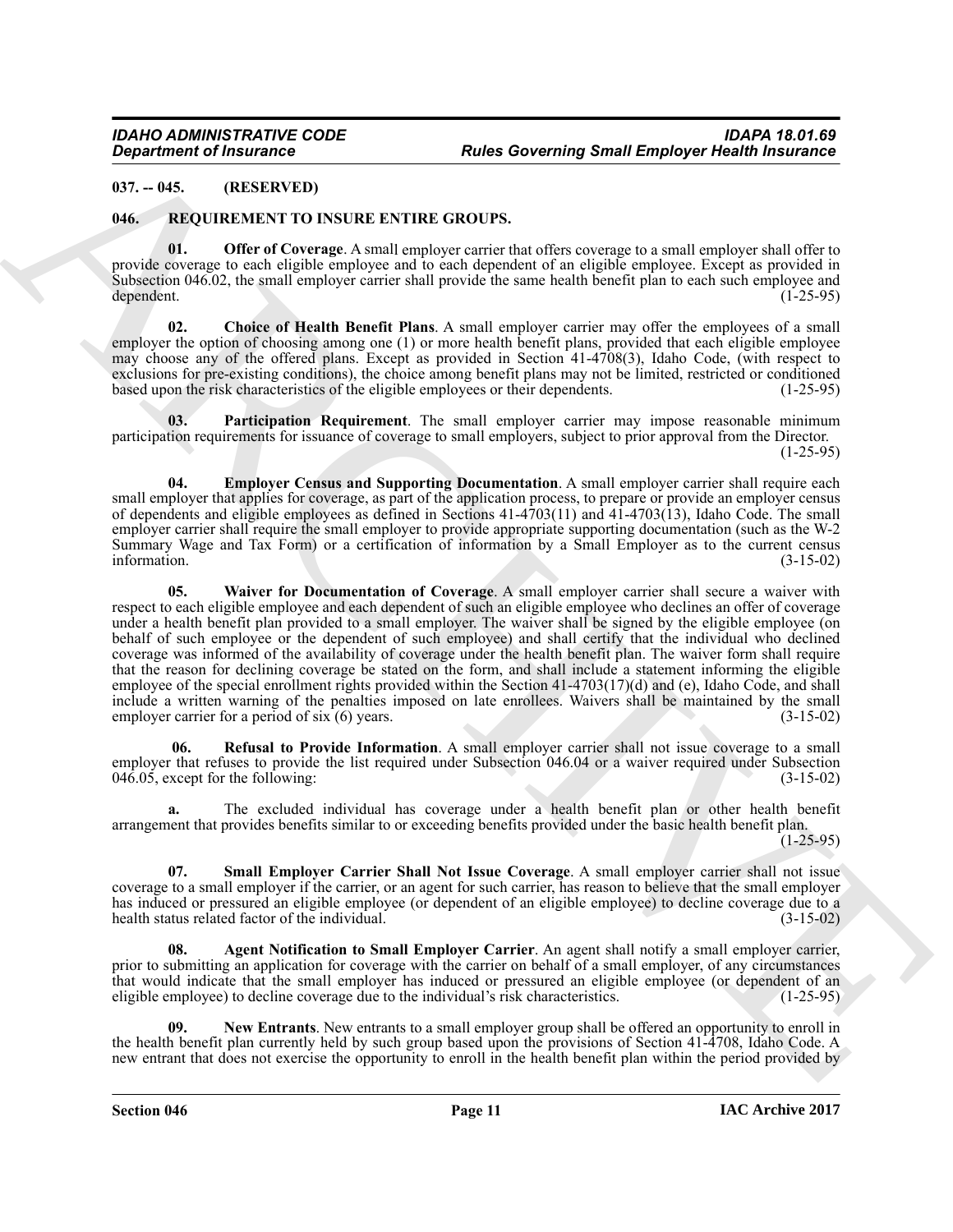the small employer carrier may be treated as a late enrollee by the carrier, provided that the period provided to enroll in the health benefit plan extends at least thirty (30) days after the date the new entrant is notified of his or her opportunity to enroll. The period of continuous coverage shall not include any waiting period for the effective date of the new coverage applied by the employer to all new enrollees under the Employee Benefit Plan. If a small employer carrier has offered more than one health benefit plan to a small employer group pursuant to Subsection 046.02, the new entrant shall be offered the same choice of health benefit plans as the other members of the group. (3-15-02)

<span id="page-11-11"></span>**10. Small Employer Carrier Shall Not Apply Waiting Period or Similar Limitation**. A small employer carrier shall not apply a waiting period, elimination period or other similar limitation of coverage (other than an exclusion for pre-existing medical conditions consistent with Section 41-4708(3), Idaho Code). (3-15-02)

<span id="page-11-8"></span>**11. No Restrictions or Limitations on Coverage Related to Risk Characteristics**. New entrants to a group shall be accepted for coverage by the small employer carrier without any restrictions or limitations on coverage related to the risk characteristics of the employees or their dependents, except that a carrier may exclude or limit coverage for pre-existing medical conditions, consistent with the provisions provided in Section 41-4708(3), Idaho Code. (1-25-95)

<span id="page-11-10"></span><span id="page-11-9"></span>**12. Risk Load**. A small employer carrier may assess a risk load to the premium rate associated with a new entrant, consistent with the requirements of Section 41-4706, Idaho Code. The risk load shall be the same risk load charged to the small employer group immediately prior to acceptance of the new entrant into the group.

(1-25-95)

**Statistics of Handrask Constraints and the statistics and the statistics and the statistics and the statistics and the statistics and the statistics of the statistics of the statistics of the statistics of the statistics 13. Rescission Employer Misstatements**. When material application misstatements are found, rescission action by the carrier shall be taken at the carrier's option against the coverage of an entire small employer (including employees and dependents) and shall be limited to circumstances under which the application misstatements have been made by the small employer. When rescission action is taken, per Section 41-4707(1)(b), Idaho Code, premiums must be refunded less any claims which had been paid prior to the date the rescission was initiated. At the carrier's option, the carrier shall seek to recover any amounts of claims paid in excess of premiums paid. The applicable contract or coverage shall be considered null and void. (4-5-00) paid. The applicable contract or coverage shall be considered null and void.

# <span id="page-11-0"></span>**047. -- 054. (RESERVED)**

# <span id="page-11-4"></span><span id="page-11-1"></span>**055. APPLICATION TO REENTER STATE.**

Restrictions on offering small group health insurance. A carrier that has been prohibited from writing coverage for small employers in this state pursuant to Section 41-4707(2), Idaho Code, may not resume offering health benefit plans to small employers in this state until the carrier has made a petition to the Director to be reinstated as a small employer carrier and the petition has been approved by the Director. In reviewing a petition, the Director may ask for such information and assurances as the Director finds reasonable and appropriate. (1-25-95) such information and assurances as the Director finds reasonable and appropriate.

# <span id="page-11-2"></span>**056. -- 059. (RESERVED)**

# <span id="page-11-5"></span><span id="page-11-3"></span>**060. QUALIFYING PREVIOUS AND QUALIFYING EXISTING COVERAGES.**

<span id="page-11-6"></span>**01. Previous Coverage or Existing Coverage**. In determining whether a health benefit plan or other health benefit arrangement (whether public or private) shall be considered qualifying previous coverage or qualifying existing coverage for the purposes of Sections 41-4703(17), 41-4703(23), and 41-4708(3)(c), Idaho Code, a small employer carrier shall interpret the Act no less favorably to an insured individual than the following:  $(3-1$ employer carrier shall interpret the Act no less favorably to an insured individual than the following:

**a.** A health benefit plan, certificate, or other health benefit arrangement shall be considered employerbased if an employer sponsors the plan or arrangement or makes a contribution to the plan or arrangement. (3-15-02)

<span id="page-11-7"></span>**02. Source of Previous or Existing Coverage**. A small employer carrier shall ascertain the source of previous or existing coverage of each eligible employee and each dependent of an eligible employee at the time such employee or dependent initially enrolls into the health benefit plan provided by the small employer carrier. The small employer carrier shall have the responsibility to contact the source of such previous or existing coverage to resolve any questions about the benefits or limitations related to such previous or existing coverage. (1-25-95) any questions about the benefits or limitations related to such previous or existing coverage.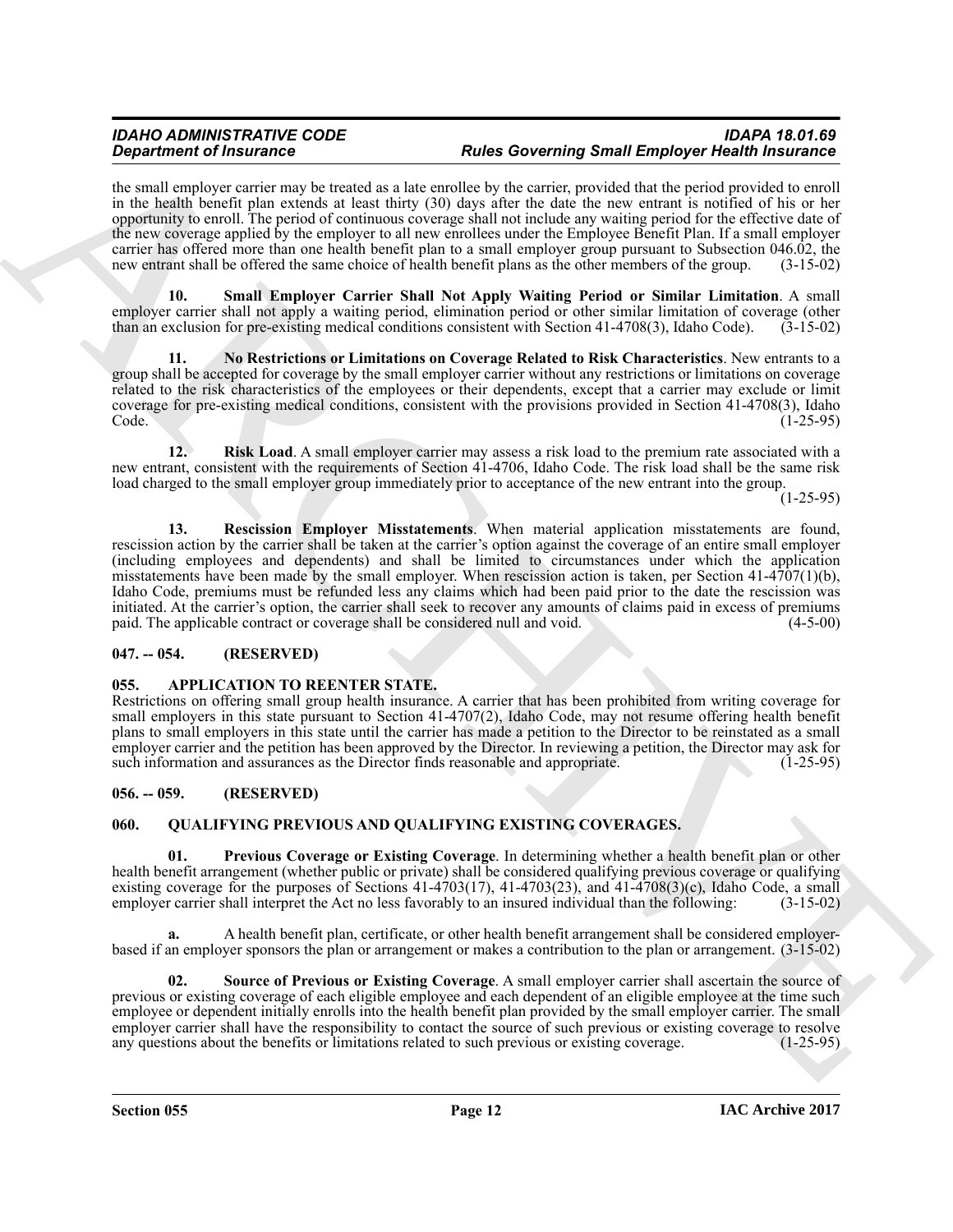<span id="page-12-0"></span>**03. Certification of Creditable Coverage**. Small employer carriers shall provide written certification able coverage to individuals in accordance with Subsection 060.03. (3-15-02) of creditable coverage to individuals in accordance with Subsection  $060.03$ .

**a.** A small employer carrier shall be deemed to have satisfied the certification requirements of Subsection 060.03 if another person provides the certificate, but only to the extent that information relating to the individual's creditable coverage and waiting or affiliation period has been provided by another person. (3-15-02)

**b.** To the extent coverage under a health benefit plan consists of group coverage the plan shall be deemed to have satisfied the certification requirements of Subsection 060.03 if the small employer carrier offering the coverage is required to provide the certificates of creditable coverage to individuals pursuant to an agreement between the plan and the carrier. (3-15-02) between the plan and the carrier.

**c.** A small employer carrier is not required to provide information regarding health benefit plan provided to an individual by another person. coverage provided to an individual by another person.

**Department of Francesco Constraints Constraints Show Governing Small Employer Heishh insurance<br>
Constraints of Constraints of Constraints Constraints Constraints Constraints Constraints (Secondary Constraints)<br>
Solven th** If an individual's coverage under a policy ceases before the individual's coverage under the group health plan ceases, the entity that issued the policy shall provide sufficient information to the small employer carrier, or to another person designated by the carrier, to enable the carrier, or other person, to provide a certificate that reflects the period of coverage under the policy, after the individual's coverage under the group health plan ceases. (3-15-02)

ii. The provision of the information pursuant to Subsection 060.03.c.i. to the new carrier shall satisfy  $y$ 's obligation to provide an automatic certificate pursuant to Subsection 060.03. (3-15-02) the entity's obligation to provide an automatic certificate pursuant to Subsection 060.03.

iii. The carrier providing the information about creditable coverage pursuant to Subsection 060.03 shall cooperate with other carriers in responding to any request for additional information.

iv. If the individual's coverage under a group health plan ceases, the carrier that issued the group policy shall provide an automatic certificate of coverage.

**d.** A small employer carrier shall provide a certification of creditable coverage, without charge, to nts or dependents who are or were covered under the group health benefit plan. (3-15-02) participants or dependents who are or were covered under the group health benefit plan.

**e.** A small employer carrier shall provide a certificate at the time a request is made on behalf of an individual if the request is made not later than twenty-four (24) months after the date the individual's coverage ceased under the plan.

i. Each small employer carrier shall establish a procedure for individuals to request and receive certificates under Subsection 060.03. Upon a receipt of the request, the small employer carrier shall provide the certificate by the earliest date that the carrier, acting in a reasonable and prompt fashion, can provide the certificate.  $(3-15-02)$ 

**f.** A certificate provided pursuant to Subsection 060.03 must include the following:  $(3-15-02)$ 

i. The date the certificate was issued; (3-15-02)

ii. The name of the group health plan that provided the coverage described in the certificate;

(3-15-02)

iii. The name of the participant or dependent with respect to whom the certificate applies, and any other information necessary for the plan providing the coverage specified in the certificate to identify the individual, such as the individuals identification number under the plan; (3-15-02)

iv. The name, address, and telephone number of the plan administrator required to provide the certificate; (3-15-02) certificate; (3-15-02)

v. The telephone number to call for further information regarding the certificate; and (3-15-02)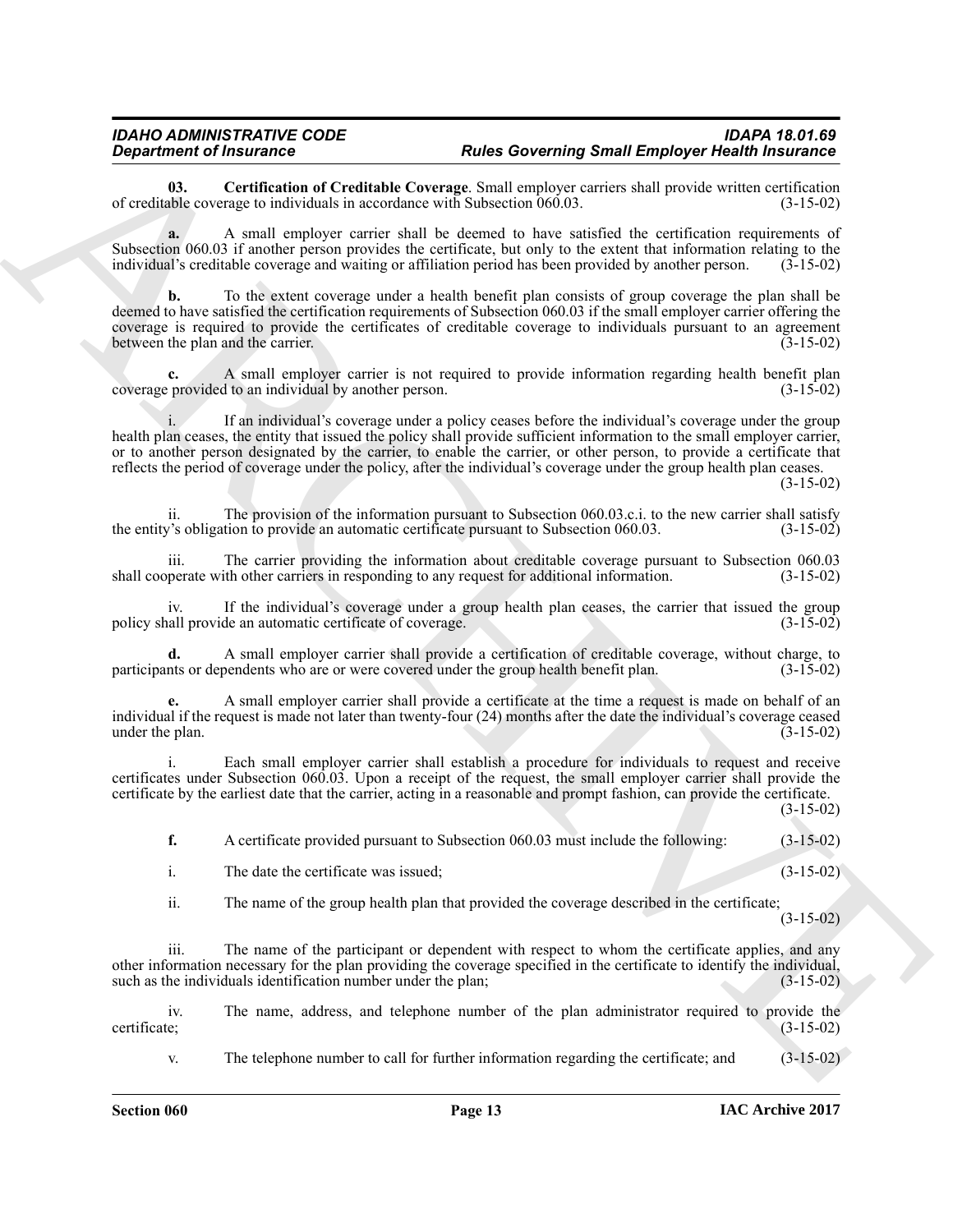vi. Either, a statement that the individual has at least twelve (12) months of creditable coverage, disregarding days of creditable coverage before a significant break in coverage; or

vii. The date any waiting period or affiliation period, if applicable, began and the date creditable coverage began; and (3-15-02)

viii. The date creditable coverage ended, unless the certificate indicates that the creditable coverage is continuing as of the date of the certificate.

Small employer carriers may provide a certificate required to be provided pursuant to Subsection ass mail, at the participant's last known address.  $(3-15-02)$ 060.03 by first-class mail, at the participant's last known address.

**h.** The model for the certification of coverage may be found on the Department of Insurance Internet website is http://www.doi.idaho.gov and select the link "Health Information." (3-15-02)

### <span id="page-13-0"></span>**061. -- 066. (RESERVED)**

### <span id="page-13-4"></span><span id="page-13-1"></span>**067. RESTRICTIVE RIDERS.**

Except as permitted in Section 41-4708(3), Idaho Code, a small employer carrier shall not modify or restrict any health benefit plan with respect to any eligible employee or dependent of an eligible employee, through riders, endorsements or otherwise, for the purpose of restricting or excluding the coverage or benefits provided to such employee or dependent for specific diseases, medical conditions, including but not limited to pregnancy, or services otherwise covered by the plan. (3-15-02)

# <span id="page-13-2"></span>**068. -- 074. (RESERVED)**

# <span id="page-13-5"></span><span id="page-13-3"></span>**075. RULES RELATED TO FAIR MARKETING.**

<span id="page-13-8"></span><span id="page-13-6"></span>**01. Small Employer Carrier Shall Actively Market**. A small employer carrier shall actively market each of its health benefit plans to small employers in this state. A small employer carrier may not suspend the marketing or issuance of the basic, standard, or catastrophic health benefit plans unless the carrier has good cause and has received the prior approval of the Director. (7-1-98) has received the prior approval of the Director.

**Expansion of Franconics**<br> **Expansion of Francoic Control interaction in a transport the anti-section of the control interaction in a transport of the state interaction is a transport of the state interaction in the state 02. Marketing Basic, Standard, or Catastrophic Plans**. In marketing the basic, standard, or catastrophic health benefit plans to small employers, a small employer carrier shall use at least the same sources and methods of distribution that it uses to market other health benefit plans to small employers. Any producer authorized by a small employer carrier to market health benefit plans to small employers in the state shall also be authorized to market the basic, standard, or catastrophic health benefit plans. (7-1-98)

<span id="page-13-7"></span>**03. Offer Must Be in Writing**. A small employer carrier shall offer all small group health benefit plans to any small employer that applies for or makes an inquiry regarding health insurance coverage from the small employer carrier. The offer shall be in writing and shall include at least the following information: (4-5-00)

**a.** A general description of the benefits and base rates contained in all actively marketed, including mited to the mandated, health benefit plans; and (3-15-02) but not limited to the mandated, health benefit plans; and

**b.** Information describing how the small employer may enroll in the plans. The offer may be provided directly to the small employer or delivered through a producer. (1-25-95)

<span id="page-13-9"></span>**04. Timeliness of Price Quote**. A small employer carrier shall provide a price quote to a small employer (directly or through an authorized producer) within ten (10) working days of receiving a request for a quote and such information as is necessary to provide the quote. A small employer carrier shall notify a small employer (directly or through an authorized producer) within five (5) working days of receiving a request for a price quote of any additional information needed by the small employer carrier to provide the quote. (1-25-95) any additional information needed by the small employer carrier to provide the quote.

<span id="page-13-10"></span>**05. Toll-Free Telephone Service**. A small employer carrier shall establish and maintain a toll-free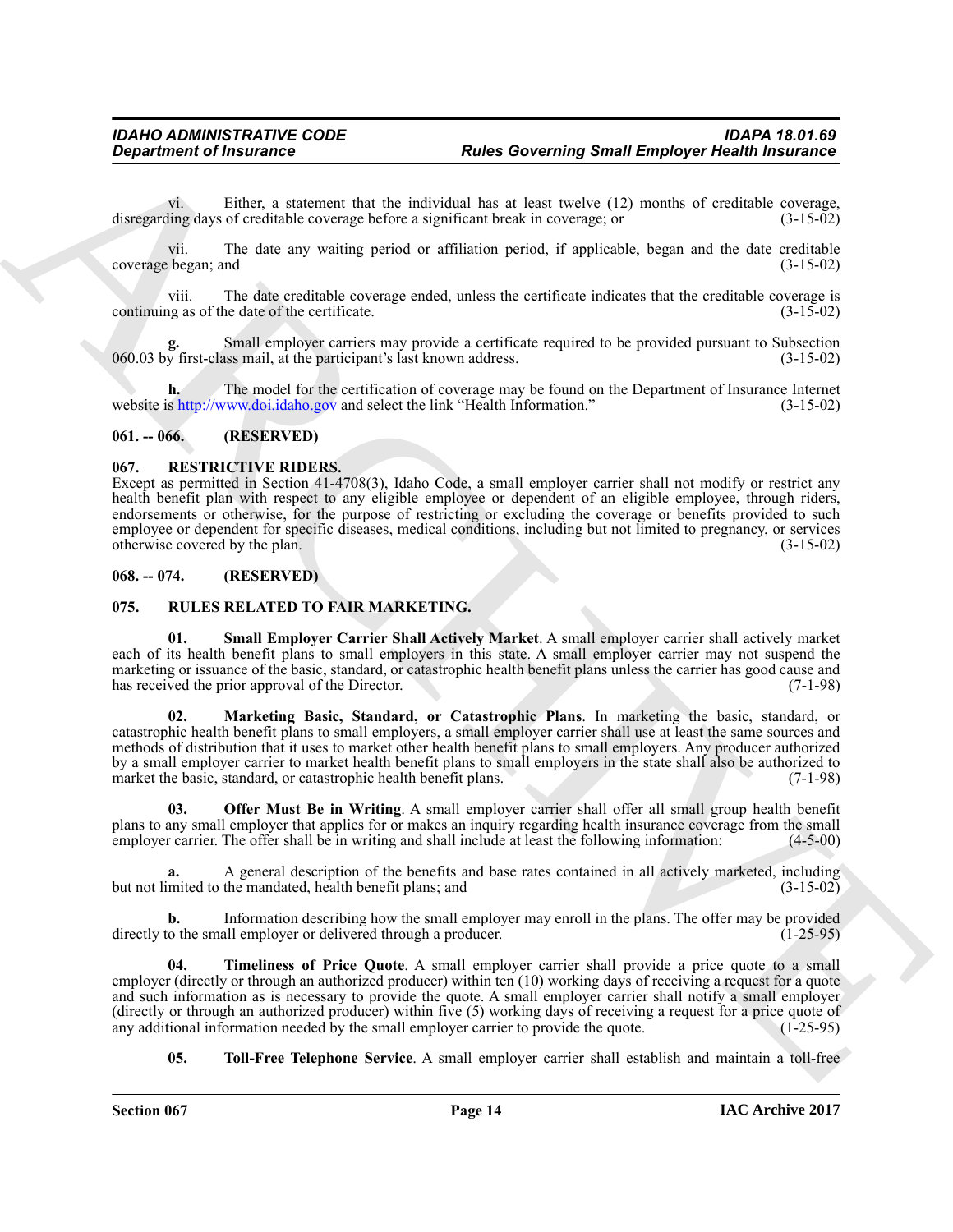<span id="page-14-6"></span>telephone service to provide information to small employers regarding the availability of small employer health benefit plans in this state. The service shall provide information to callers on how to apply for coverage from the carrier. The information may include the names and phone numbers of producers located geographically proximate to the caller or such other information that is reasonably designed to assist the caller to locate an authorized producer or to otherwise apply for coverage. (1-25-95)

**Experimente of Francesco Contribution** to small, any experiment of the state of the state of the state of the state of the state of the state of the state of the state of the state of the state of the state of the state **06. Restrictions as to Contribution to Association**. The small group carrier shall not require a small employer to join or contribute to any association or group as a condition of being accepted for coverage by the small employer carrier, except that, if membership in an association or other group is a requirement for accepting a small employer into a particular health benefit plan, a small employer carrier may apply such requirement, subject to the requirements of Section 41-4708, Idaho Code. (3-15-02)

<span id="page-14-4"></span>**07. No Requirement to Qualify for Other Insurance Product**. A small employer carrier may not require, as a condition to the offer of sale of a health benefit plan to a small employer, that the small employer purchase or qualify for any other insurance product or service. (1-25-95) purchase or qualify for any other insurance product or service.

<span id="page-14-5"></span>**08. Plans Subject to Requirement of the Act and This Rule**. Carriers offering group health benefit plans in this state shall be responsible for determining whether the plans are subject to the requirements of the Act and this rule.  $(4-5-00)$ 

<span id="page-14-2"></span>**09. Annual Filing Requirement**. A small employer carrier shall file annually the following information with the Director related to health benefit plans issued by the small employer carrier to small employers in this state on forms prescribed by the Director:

**a.** The number of small employers that were covered under health benefit plans in the previous vear (separated as to newly issued plans and renewals): (1-25-95) calendar year (separated as to newly issued plans and renewals);

**b.** The number of small employers that were covered under the basic, standard, or catastrophic health lan in the previous calendar year (separated as to newly issued plans and renewals). (7-1-98) benefit plan in the previous calendar year (separated as to newly issued plans and renewals).

The number of small employer health benefit plans in force in each county (or by five (5) digit zip as of December 31 of the previous calendar year; code) of the state as of December 31 of the previous calendar year;

**d.** The number of small employer health benefit plans that were voluntarily not renewed by small rs in the previous calendar year; employers in the previous calendar year;

**e.** The number of small employer health benefit plans that were terminated or non renewed (for other than nonpayment of premium) by the carrier in the previous calendar year; and (1-25-95) reasons other than nonpayment of premium) by the carrier in the previous calendar year; and

**f.** The number of health benefit plans that were issued to residents that were uninsured for at least ee (63) days prior to issue. (7-1-98) sixty-three  $(63)$  days prior to issue.

<span id="page-14-8"></span>**10. Total Number of Residents**. All carriers shall file annually with the Director, on forms prescribed by the Director, the total number of residents, including spouses and dependents, covered during the previous calendar year under all health benefit plans issued in this state. This includes residents covered under reinsurance by way of excess loss or stop loss plans.

<span id="page-14-3"></span>**11. Filing Date**. The information described in Subsections 075.09 and 075.10 shall be filed no later ch 1, each year. (3-15-02) than March 1, each year.

<span id="page-14-7"></span>**12. Specific Data**. For purposes of this section, health benefit plan information shall include policies or certificates of insurance for specific disease, hospital confinement indemnity and stop loss coverages. (1-25-95)

# <span id="page-14-0"></span>**076. -- 080. (RESERVED)**

# <span id="page-14-9"></span><span id="page-14-1"></span>**081. STATUS OF CARRIERS AS SMALL EMPLOYER CARRIERS.**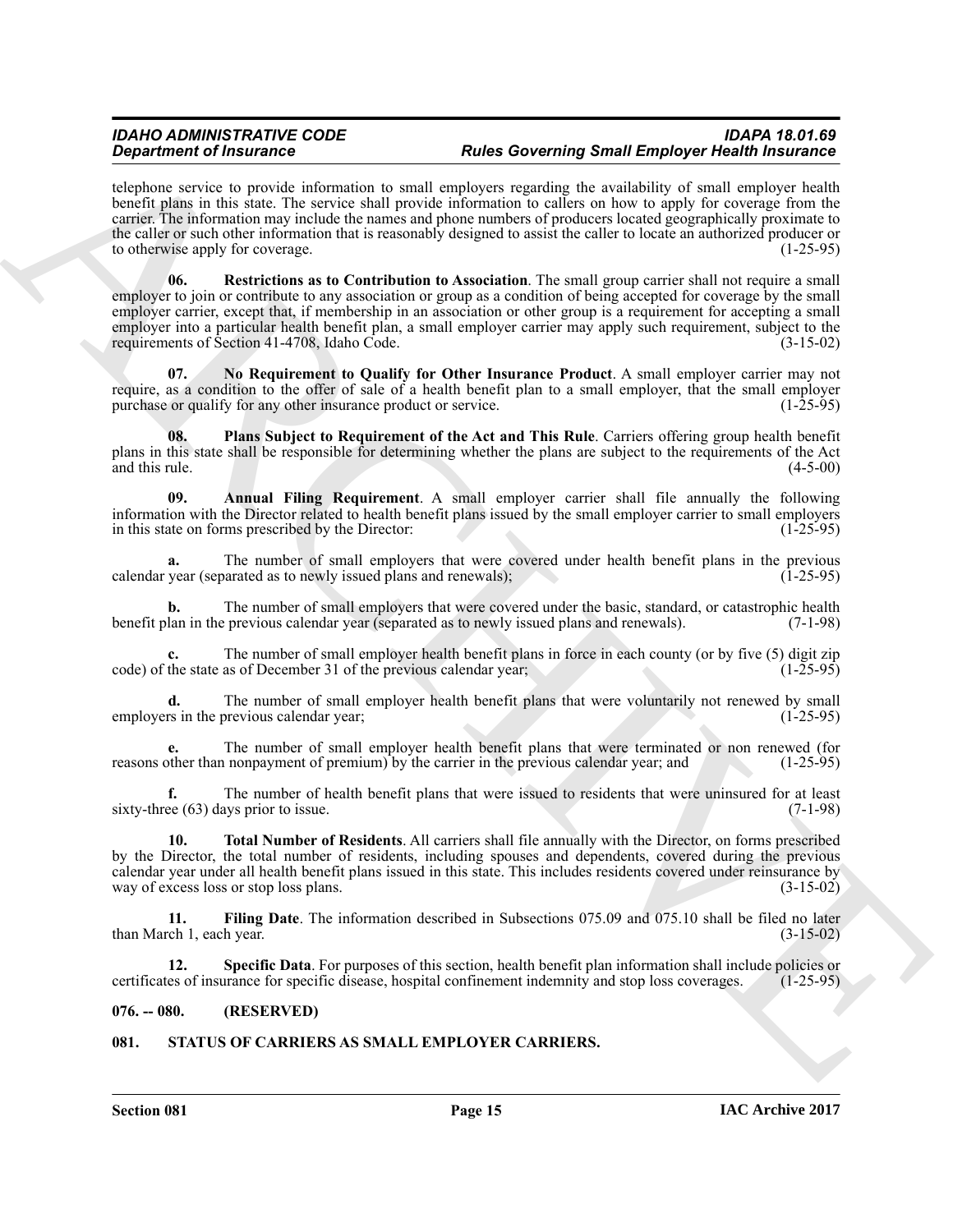<span id="page-15-1"></span>**01. Market Status**. Each carrier providing health benefit plans in this state shall make a filing to the Director if it intends to continue or discontinue to operate as a small employer carrier in this state under the terms of this rule. (1-25-95) this rule.  $(1-25-95)$ 

<span id="page-15-4"></span>**02. Restrictions as to the Offering of Insurance**. Subject to Subsection 081.03, a carrier shall not offer health benefit plans to small employers, or continue to provide coverage under health benefit plans previously issued to small employers in this state, unless the filing provided pursuant to Subsection 081.01 indicates that the carrier intends to operate as a small employer carrier in this state. (1-25-95)

<span id="page-15-5"></span>**03. Specific Compliance Requirements**. If the filing made pursuant Subsection 081.01 indicates that a carrier does not intend to operate as a small employer carrier in this state, the carrier may continue to provide coverage under health benefit plans previously issued to small employers in this state only if the carrier complies with the following provisions: (1-25-95) the following provisions:

**a.** The carrier complies with the requirements of the Act (other than Sections 41-4709, 41-4710, and 41-4711, Idaho Code) with respect to each of the health benefit plans previously issued to small employers by the carrier.  $\frac{1}{25-95}$  (1-25-95)

**b.** The carrier provides coverage to each new entrant to a health benefit plan previously issued to a small employer by the carrier. The provisions of the Act (other than Sections 41-4709, 41-4710, and 41-4711, Idaho Code) and this rule shall apply to the coverage issued to such new entrants. (1-25-95) Code) and this rule shall apply to the coverage issued to such new entrants.

**c.** The carrier complies with the requirements of Section 067 of this rule as they apply to small employers whose coverage has been terminated by the carrier and to small employers whose coverage has been limited or restricted by the carrier. (4-5-00)

<span id="page-15-3"></span><span id="page-15-2"></span>**04. Not Eligible for Reinsurance Program**. A carrier that continues to provide coverage pursuant to this subsection shall not be eligible to participate in the reinsurance program established under Section 41-4711,<br>Idaho Code. (1-25-95) Idaho Code. (1-25-95)

**Expansion of Instantants Control in the Governing Rand Enginese Control in the Control in the Control instantants (a) and the Control in the Control instantant Control in the Control instantant Control in the Control ins 05. Precluded from Operating in Idaho**. If the filing made pursuant Subsection 081.01 indicates that a carrier does not intend to operate as a small employer carrier in this state, the carrier shall be precluded from operating as a small employer carrier in this state (except as provided for in Subsections 081.03.a. through 081.03.c.) for a period of five (5) years from the date of the filing. Upon a written request from such a carrier, the Director may reduce the period provided for in the previous sentence if the Director finds that permitting the carrier to operate as a small employer carrier would be in the best interests of the small employers in the state. (1-25-95)

# <span id="page-15-0"></span>**082. -- 999. (RESERVED)**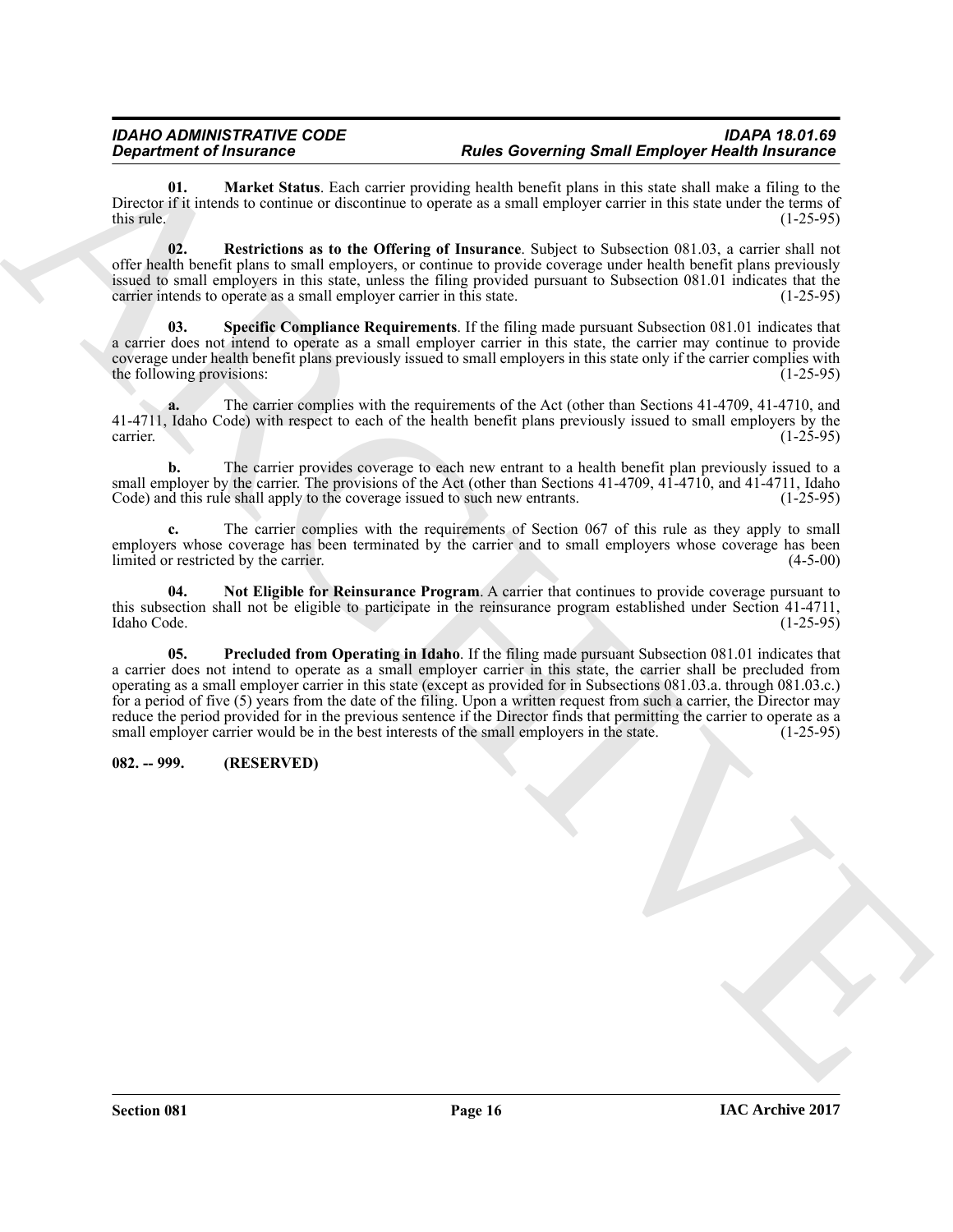# *Subject Index*

# **A**

Applicability 3 Applicability 3 Employees in More Than One State 4 Employer Subsequently Becomes a Small Employer 3 Group Policy or Trust Arrangement 3 Health Benefit Plan Subject to The Act & This Rule 4 Laws of This State or Another State 4 Subsequent Employment of More Than Fifty Eligible Employees 3 Time Period for Notification of Options to Employer 3 When is a Small Employer Carrier Not Subject to The Act & This Rule 4 Application To Reenter State 12 Assessments 3

# **D**

Definitions 2 Associate Member 2 Geographic Area 2 New Entrant 2 Risk Characteristic 2 Risk Load 2

# **E**

Establishment Of Classes Of Business 4 Group Size Will Not be Acceptable as Eligibility Criterion for Class of Business 4 Supporting Documentation For Establishment of Classes of Business 4

# **Q**

Qualifying Previous & Qualifying Existing Coverages 12 Certification of Creditable Coverage 13 Previous Coverage or Existing Coverage 12 Source of Previous or Existing Coverage 12

# **R**

Requirement To Insure Entire Groups 11 Agent Notification to Small Employer Carrier 11 Choice of Health Benefit

[A](#page-3-4)[R](#page-2-8)[C](#page-11-11)[H](#page-8-0)[I](#page-7-2)[V](#page-14-9)[E](#page-15-3) Plans 11 Employer Census & Supporting Documentation 11 New Entrants, Requirement to Insure Entire Groups 11 No Restrictions or Limitations on Coverage Related to Risk Characteristics 12 Offer of Coverage 11 Participation Requirement 11 Refusal to Provide Information 11 Rescission Employer Misstatements 12 Risk Load, Requirement to Insure Entire Groups 12 Small Employer Carrier Shall Not Apply Waiting Period or Similar Limitation 12 Small Employer Carrier Shall Not Issue Coverage 11 Waiver for Documentation of Coverage 11 Restrictions Relating To Premium Rates 7 Application of Restrictions Related to Changes in Premium Rates 9 Case Characteristics Shall be Applied in a Uniform Manner 8 Change in Premium Rate 10 Change in Rating Method 8 Differences in Premium Rates Must Reflect Reasonable & Objective Differences 8 Exception to Application Fee, Underwriter Fee, or Other Fees 9 Information Required for Review of Modification of Rating Method 7 Limitations on Revised Premium Rate 10 Premium Rates to be Developed in Two Step Process 9 Provisions for Which Trust is Seeking Waiver 10 Rate Manual & Practices Must Comply With Guidelines Issued by Director 9 Rate Manual Must Clearly Illustrate Relationship Among Base Premium Rate & Any Difference in New Business Rate 8

Rate Manual to be Maintained for a

Period of Six Years 9 Rate Manual to Specify Case Characteristics & Rate Factors to Be Applied 8 Rating Restrictions on Plans Where Carrier is No Longer Enrolling New Business 10 Requirements for Adjustments to Rating Method 7 Separate Rate Manual for Each Class of Business 7 Uniform Allocation of Administration Expenses 9 Uniform Application of Fees 9 Waiver Request for a Taft-Hartley Trust 10 Waiver Shall Not Apply to Individual Or Associate Member 10 Restrictive Riders 14 Rules Related To Fair Marketing 14 Annual Filing Requirement 15 Filing Date 15 Marketing Basic, Standard or Catastrophic Plans 14 No Requirement to Qualify for Other Insurance Product 15 Offer Must Be in Writing 14 Plans Subject to Requirement of the Act & This Rule 15 Restrictions as to Contribution to Association 15 Small Employer Carrier Shall Actively Market 14 Specific Data 15 Timeliness of Price Quote 14 Toll-Free Telephone Service 14 Total Number of Residents 15

# **S**

Status Of Carriers As Small Employer Carriers 15 Market Status 16 Not Eligible for Reinsurance Program 16 Precluded From Operating in Idaho 16 Restrictions as to the Offering of Insurance 16 Specific Compliance Requirements 16

# **T**

Transition For Assumptions Of Business From Another Carrier 4 Additional Information 7 Conditions for Transfer or Assumption of Entire Insurance